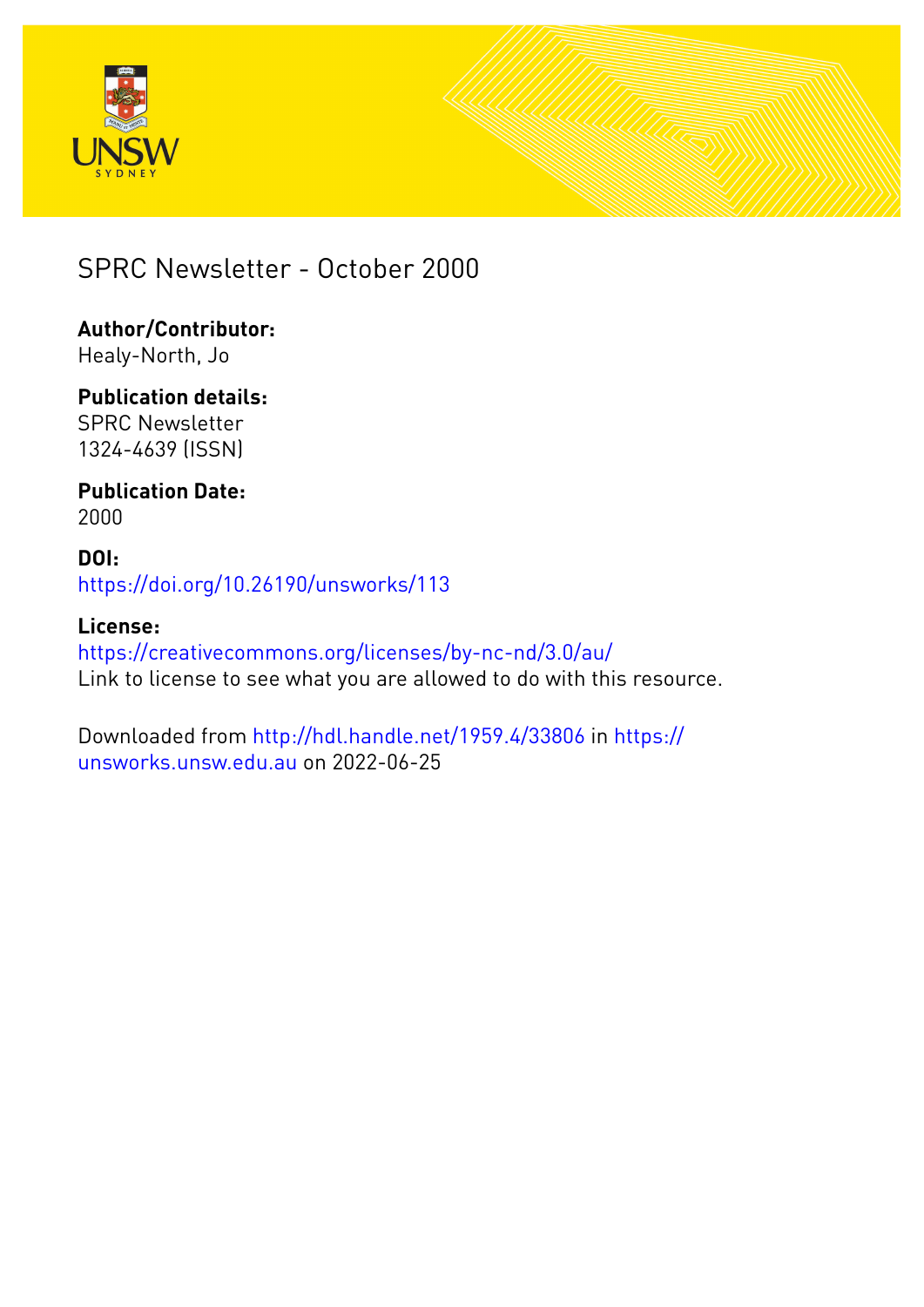# RC NOTOCTOBER 2000 NEWSI FTTER Social Policy Research Centre

# **is the job network benefiting disadvantageD job seekers ?**

by David AbellÓ and Tony Eardley

The Job Network is one of the Howard Government's most radical policy experiments to date-"a revolution in the delivery of employment services"- in the words of Employment Services Minister (Abbott, 2000). Yet after two and a half years, there is only limited evidence on this experiment's impact. The McClure Report proposes a major expansion of individualised services to promote employment participation, which if implemented would have major implications for the delivery of employment services. So it is timely to consider how well the Job Network has been performing up to now.

The SPRC is currently engaged in research on this topic, in collaboration with the Brotherhood of St Laurence and Job *Futures,* a consortium of non-profit employment service providers. The research, which is funded by the Australian Research Council, is now past the halfway mark and the research team will soon be releasing a report on the first round of findings.

Here we discuss the changing shape of the employment

# **CONTENTS**

services market and consider how well it is meeting the needs of disadvantaged job seekers.

# **NEW STRUCTURE**

In February 1998, the Commonwealth Employment Service (CES) was closed and a new public corporation, Employment National, created. Most of the Working Nation labour market programs also ended. The Job Network began operating from May 1998 as a quasi-market in which Employment National, private companies and communitybased agencies competed to win contracts for the delivery of employment services. The old CES assessment and referral functions were devolved to a new public agency, Centrelink, which also assumed responsibility for delivering income support payments and policing compliance with activity test requirements.

The three main employment services provided within the Job Network broadly match in scope those previously provided under Working Nation. Job matching (initially known as Flex 1) has an employer-servicing focus, with agencies competing to attract and fill vacancies. Job search training (Flex 2) provides structured

assistance with job search roughly equivalent to that of the former job clubs. Intensive assistance (Flex 3) replaced 'case management', focusing on the needs of long-term unemployed and disadvantaged jobseekers. Where it differs significantly from case management is in the much greater opportunity agencies have to determine the level and type of assistance provided.

Payments are designed primarily to be outcome-driven, except that for intensive assistance an initial sum is paid on commencement in assistance and two further payments are available where sustained outcomes are achieved. In the first round, intensive assistance had a fixed price schedule, whereas job matching and job search training fees were price competitive. The second round introduced an element of price competition for intensive assistance too.

# The Changing **MARKET**

Under Working Nation, the public employment service retained the main labour exchange functions and the majority slice of case management, while communitybased agencies were awarded the

*Continued on page 4*

# **Feature**

David Abello and Tony Eardley discuss the impact of the new competitive employment services

*"In the first round of the Job Network, the big winner in terms of overall market share was the private sector."*

Editor ◆ Jo healy-north

◆ Registered by Australia Post ◆ Publication No. NBP4766 ◆ ISSN 1324 4639

**sprc** newsletter ◆ **1**

Staff and Visitors Update ........................... 2 From the Director ........................................ 3 Earnings inequalities still rising .................. 5 From the projects .......................................... 7 Non-parental childcare .............................13 New publications ..........................................14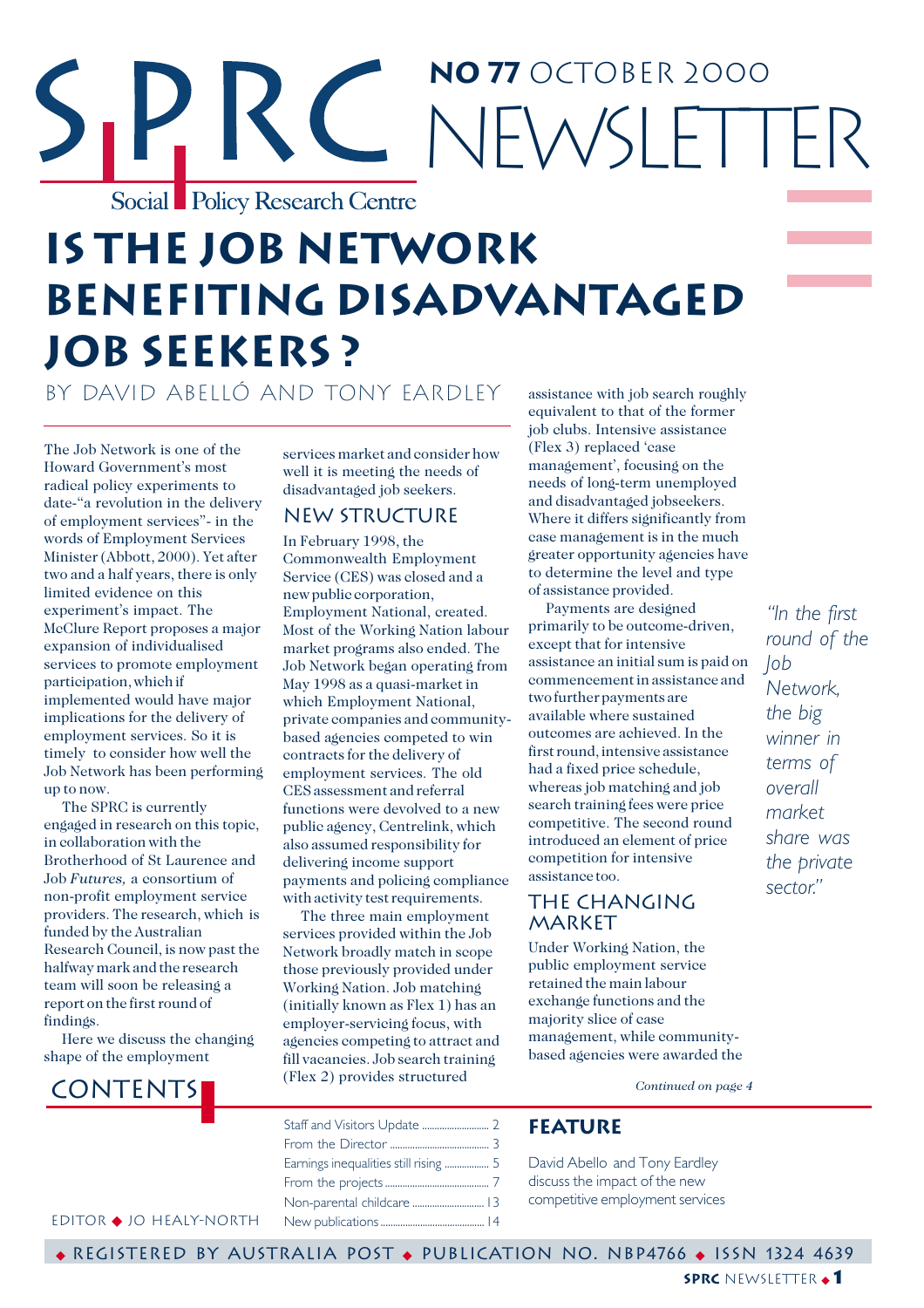# SPRC STAFF **Policy Research Centre**

*Acting Director* Associate Professor Sheila Shaver

*Director (on leave)* Professor Peter Saunders

*Senior Research Fellows* Michael Bittman Dr Bruce Bradbury Dr Tony Eardley

*Research Fellows* Jenny Chalmers Karen Fisher Gerry Redmond

*Post Doctoral Fellow* Dr Xiaoyuan Shang

*Visiting Fellow* Julia Perry

*Senior Research Officers* Cathy Thomson Christine Gibson

*Research Officers*

David Abelló Sharon Burke Jenny Doyle Diana Encel Ceri Evans Mardi Flick Marilyn McHugh Justin McNab Kate Norris James Rice Julie Russell Helen Studencki

*Honorary Research Associates* Emeritus Professor Peter Baume Dr Judy Cashmore

Emeritus Professor Sol Encel Dr Sara Graham

*Research Scholars* Linda Arnold Kevin Darcy (on leave) Kelly Hand (on leave) Trish Hill Kim Jamieson Maria Mackell Judy Schneider

*Administrator* Suzanne Vaughan

*Publications Officer* Jo Healy-North

*Librarian* Lynn Sitsky

*Secretarial Staff* Lynda Pawley Gil Srzednicki

### *Social Policy Research Centre*

Rupert Myers Building University of NSW Sydney NSW 2052, Australia Phone: +61 (2) 9385 7800 Fax: +61 (2) 9385 7838 Email: sprc@unsw.edu.au Internet: http:// www.sprc.unsw.edu.au/

The Social Policy Research Centre was established in January 1980 (originally as the Social Welfare Research Centre) under an agreement between the University of New South Wales and the Commonwealth Government.

The Centre is operates as an independent unit of the University. The Director receives assistance in formulating the research agenda from a Board of Management and also through periodic consultation with the community. The Director is responsible to the Vice-Chancellor for the operation of the Centre.

The SPRC undertakes and sponsors research on important aspects of social policy and social welfare; it arranges seminars and conferences, publishes the results of its research in reports, journal articles and books, and provides opportunities for postgraduate studies in social policy.

The Centre's current research agenda covers social policy issues associated with changes in employment, income support and the labour market; changes in households and families; poverty, needs and economic inequality; and the restructuring of forms of social support.

*The views expressed in this Newsletter, as in any of the Centre's publications, do not represent any official position of the Centre. The SPRC Newsletter and all other SPRC publications present the views and research findings of the individual authors, with the aim of promoting the development of ideas and discussion about major concerns in social policy and social welfare.*

# **STAFF AND** Visitors Update

PETER SAUNDERS started six months' Special Study Leave in June 2000, to be followed by a six-month secondment to the Australian National University. Sheila Shaver is Acting Director in his absence.

BRUCE BRADBURY started a three-month secondment in October 2000 to work in the Economics Program, RSSS, Australian National University.

PROFESSOR PETER BAUME AO, from the School of Community Medicine, UNSW and Chancellor of the Australian National University, has joined the Centre as an Honorary Research Associate.

SHARON BURKE has re-joined the Centre after working at the Department of Veterans Affairs. She is working with Gerry Redmond and Sheila Shaver on their ARC Large Grant project, Gender and Autonomy.

CHRISTINE GIBSON and JULIE RUSSELL have joined the Centre to work on the Evaluation of the Implementation of the Children and Young Persons (Care and Protection) Act 1998 (ENACT), until mid-December 2000.

FENG PING, from the Department of Labour and Social Security, Jiangsu Province, is visiting on a Chinese Government Scholarship researching social security systems, including that of Australia. She is here from June 2000 to June 2001.

XIAOYUAN SHANG, from the Department of Sociology, University of Canterbury, is the Centre's first ARC Postdoctoral Fellow and will be at the Centre for three years.

JUDY SCHNEIDER has left the Centre to take up a full-time position with the Department of the Treasury and will complete her PhD on a part-time basis.

KIM JAMIESON and MARIA MACKELL have taken up an APAI scholarship, under the ARC SPIRT scheme, with the NSW Department of Community Services as industry partner. Kim is researching the Provision of Human Services: Funding Models and Outcomes. Maria's study is the Contestability of Human Service Delivery.

DR JANET FAST, from the University of Alberta, visited the Centre from March-May 2000 and worked with Michael Bittman on an international comparison of time spent on unpaid care by informal carers.

MARJORIE MILES is a visiting PhD scholar from the Department of Economics, American University, Washington, DC. She is at the Centre from June 2000 until February 2001. Her area of research is Time Poverty.

DR CHRISTINE JENNETT from the School of Policing Studies, Charles Sturt University, is visiting the Centre from July 2000 until April 2001. Her work is in public policy making in Aboriginal affairs.

DR GEORGE STATHERS, previously at Sutherland Hospital, was a visitor to the Centre from April until September 2000, where he was researching Positive Ageing.

PROFESSOR KUNIAKI TAKAGI, from the Department of Social Welfare, International University of Kagoshima, is visiting the Centre from September 2000 until August 20001. His research involves a comparative study of Japanese and Australian services and programs for people with a disability.



The Social Policy Research Centre is on Level 3 of the Rupert Myers Building, South Wing, UNSW, Kensington Campus. Enter by Gate 14, Barker Street.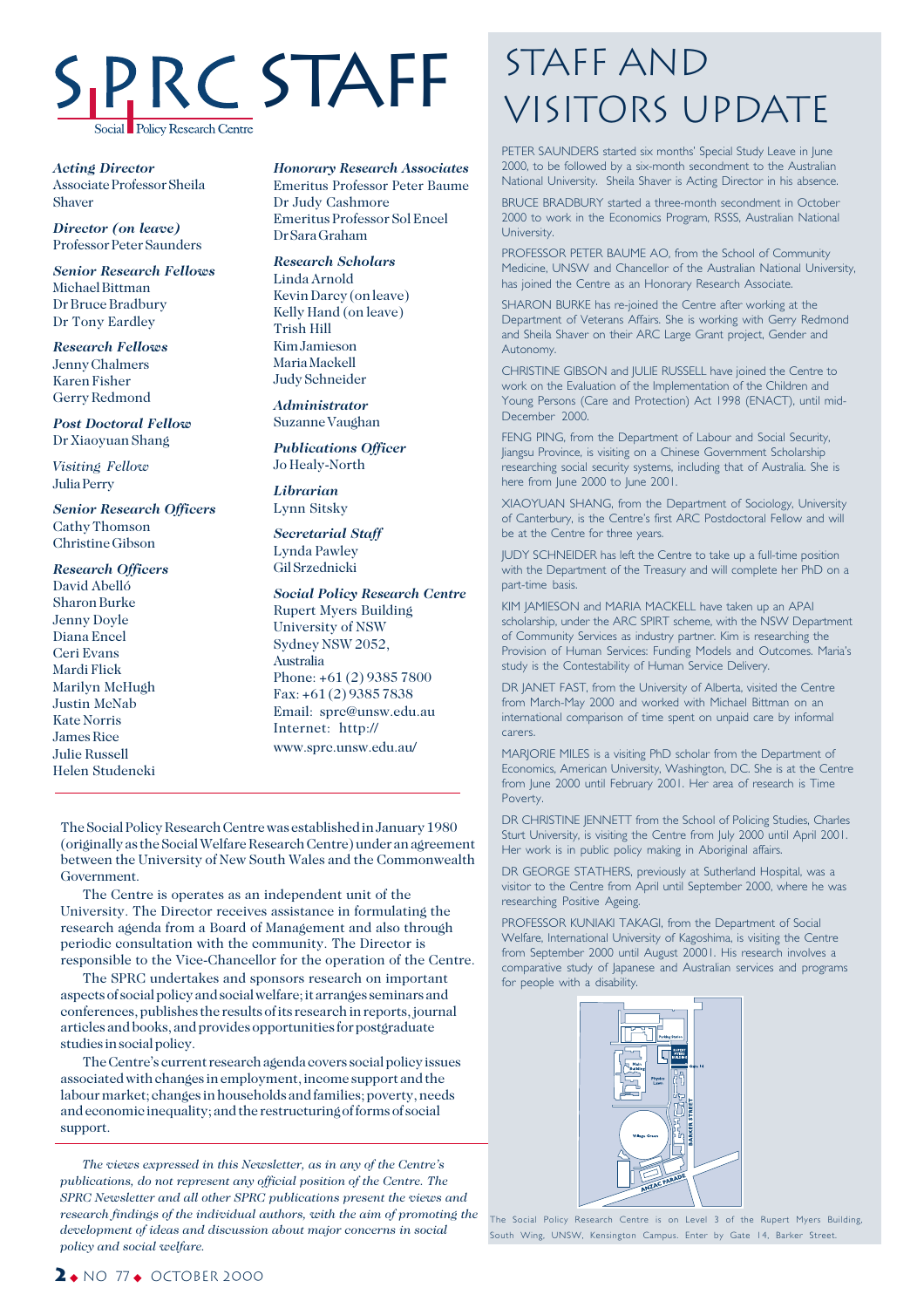# FROM THE DIRECTOR

# by sheila shaver

So far, most of the discussion about the Final Report of the Reference Group on Welfare Reform (The McClure Report) has been concerned with its most direct implications for income support policy. The extension of mutual obligation requirements to sole parents, and potentially also to people with disabilities, has had most attention in the media.

The implications of the report are more far-reaching than this limited focus suggests. It presents us with a new vision of Australia's welfare system and its place in Australian society for the 21st century. The need for such a new vision is the central premise of the report. At this early moment in what will clearly be a continuing debate, it is worth reflecting on the ideals we are offered.

My purpose here is not to assess the merits of the report itself, but to comment on the rhetorical terms in which they are presented.

The report presents a communitarian vision of welfare and society. It presupposes that welfare claimants are members of a close and abiding community of citizens who have important interests in common. Communitarianism imagines the good society as one in which mutual support predominates over the pursuit of self-interest, and one in which the actions of individuals are tempered by respect for collective needs. It reflects concern with harmony rather than with conflict, and with order rather than change. There is little reason to think that Australian social life is like this, or even that it is moving in this direction. While Australians do indeed share many values, the social fabric of the nation is also divided by cleavages such as those of economic interest, urban and regional location, and of culture and religion.

This communitarian vision represents a significant ideological shift away from the traditional liberal image of society as comprised of individuals, engaging with one another through marketlike exchange relationships. Equally, it signals a move away from the commitment to redistribution of income that has been central to Keynesian postwar social policy.

The members of the communitarian citizenry have both rights and obligations, but these are linked together only in a general way and in the long run. Thus mutual obligation is a special case of the more general expectation of what the report terms social obligation. As the report sees it, social obligation applies not only to welfare claimants but to everyone, and to government, business and non-profit organisations as well as to individuals.

The vision is of is an active communitarianism, in which citizens fulfil their social obligation in the community of the nation by participating in its common affairs. The report assumes that participation is always and unquestionably good, and that it should be as nearly universal an expectation as possible. It speaks of many kinds of participation, including in the work of business and the work of corporations, as well as in the affairs of community and non-profit organisations.

 It also recognises the value of social as well as economic participation. Yet there is a clear hierarchy in which paid employment is to be preferred, for those able to undertake it, to work such as the care of older children, work in the community, or artistic, spiritual or political expression. The proper aim of welfare, as the report sees it, is to meet need as well as foster social integration. Welfare should enable, empower, and finally enforce, social or, preferably, economic participation

on the part of those at risk of social exclusion. While social obligation may be incumbent upon all, it is only welfare claimants who face sanctions for less than active fulfilment of their welfare obligations. Seen as an expression of citizenship, this vision of a participatory society is remarkably apolitical. The title of the Report, *Participation Support for a More Equitable Society,* refers to the active, productive role which its authors see for welfare in the future. Much of their vision for Australia's welfare future, and many of the recommendations, are attractive.

At the same time, there is little reference to the darker side of the communitarian vision, in compulsory community at the expense of individual rights and freedoms. Like other versions of communitarianism, the report's vision assumes social agreement about the principles defining what is good, right and fair, and the justice of enforcing this agreement on everyone – by denying the means of livelihood to dissidents if necessary. It is not clear that Australians do agree about these things, nor that all Australians have the same interests at stake in the politics of welfare reform. Beyond calls for sensitivity to indigenous and ethnic cultural difference, the report has little to say about how its writers would address the majoritarian bias of its communitarian ideals. Speaking for myself, this is not a vision that I would like to live.

*Sheila Shaver is Acting Director of the Social Policy Research Centre. Peter Saunders is on leave from his position as Director of the Centre until July 2001.*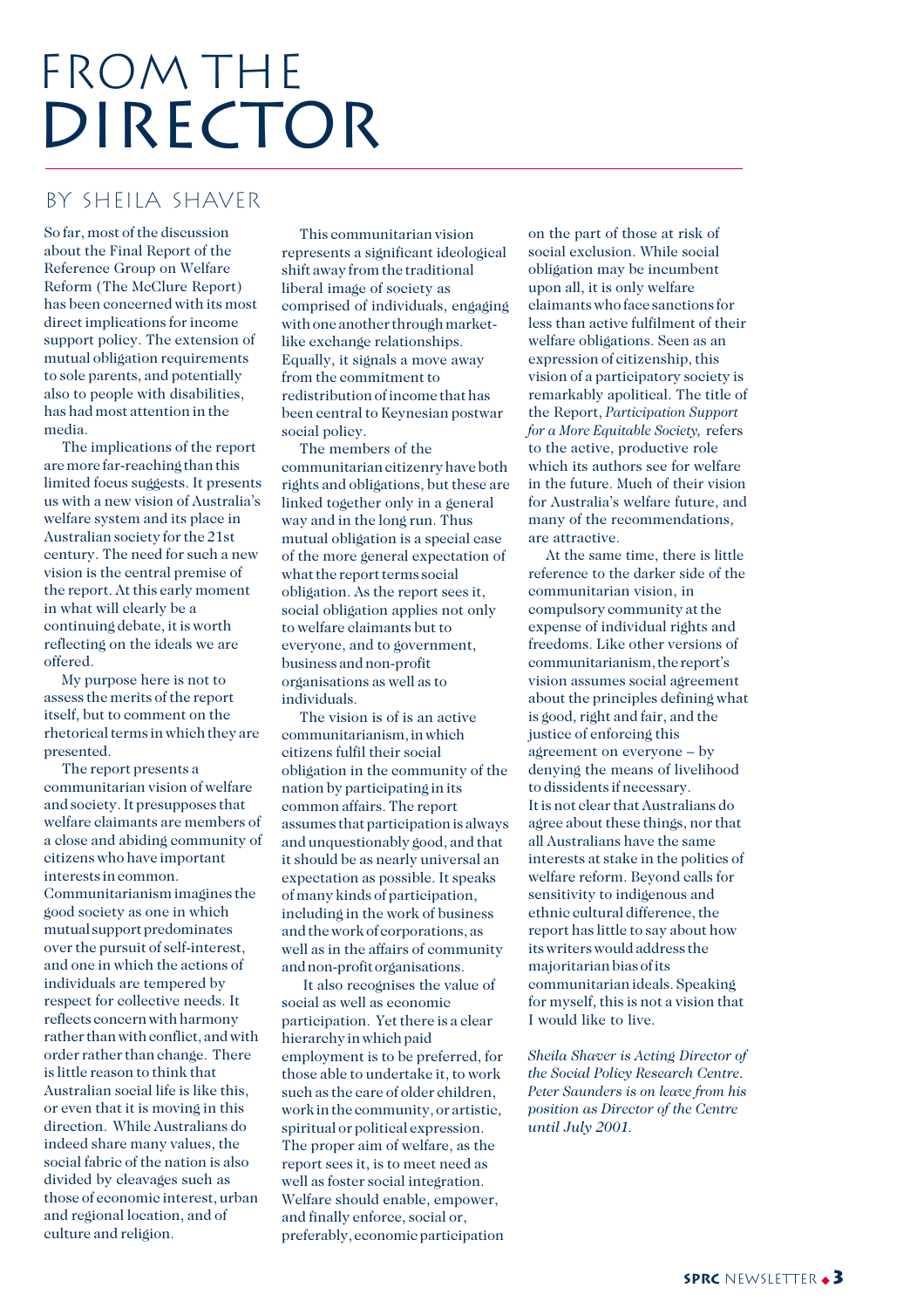#### *Continued from page 1*

larger slice of outsourced contracts (Table 1). In the first round of the Job Network, the big winner in terms of overall market share (defined as the percentage of contracted placements in each type of service) was the private sector, which increased its share to 37 per cent. The public sector's overall share was reduced to onethird, but Employment National remained the largest single organisation in the network. However, these aggregate figures mask the distribution of market share across the different types of provision and within the different sectors. Intensive assistance (the most valuable in dollar terms) was highly concentrated, with the top four providers accounting for 65 per cent of the total (and Employment National gaining the bulk of this). Job matching became more diversified, but still nearly half accrued to the top 10 agencies. The distribution of job search assistance is difficult to compare with the pre-1998 arrangements, as the equivalent (job clubs) was just one of a range of programs to which job seekers could be referred. However, this too became concentrated among a small number of providers. Davidson (1998) has observed that in the first round the Government opted for a 'safetyfirst' strategy. This meant keeping the dominant public sector provider in place, but under commercial management, and supplementing it with two major, church-based non-profit providers and one large private firm. The second contract round, from

# **is the job network benefiting**

March 2000, has produced a rather different market composition. The number of separate organisations has dropped, reflecting further consolidation in the market, but the number of sites has expanded to over 2,000, many in rural and regional Australia.

In the second round, Employment National lost virtually all of its intensive assistance contracts. While it was again offered the largest slice of job matching (22 per cent), loss of its intensive assistance contracts meant that the overall market share going to public agencies fell to only eight per cent. The bulk of contracts are now divided between non-profit agencies and private firms.

Drake, the major private provider and the only other agency with a national presence, also lost all its Job Network business. With Drake out of the network and Employment National relegated to a minor role, the distribution of market share has become somewhat more dispersed, even though a handful of larger nonprofit and private agencies still dominate most areas of provision.

## Implementation

In spite of the Government's cautious strategy in the first round, implementation was fraught with problems and attracted widespread criticism from the media. It is hardly surprising that such a reorganisation of service delivery would have implementation

problems, but service providers and welfare organisations both argued that there were more fundamental problems that threatened the scheme's viability. These included the restriction of eligibility for assistance to people receiving income support payments, which particularly affected unemployed women with working partners and newly arrived migrants; problems with Centrelink's referral arrangements; and inaccurate client assessment through Centrelink's Job Seeker Classification Instrument (JSCI). Perhaps most problematic of all was the structure of payments, which made operation barely viable for agencies with only job matching contracts. Lobbying by service providers resulted in a series of changes during the first year, which are generally agreed to have eased initial problems.

The second round also involved significant changes to the contractual terms under which intensive assistance is delivered. DEWRSB's (2000a) implementation evaluation acknowledged that many intensive assistance clients were receiving only limited help. Spending on training and employment subsidies in particular seems to have dwindled, partly because while agencies were feeling their way in the new system it was risky expending funds which might not be recouped as an outcome payment. Many also used upfront intensive assistance payments to subsidise underfunded job matching services.

The new contracts required a 'declaration of intent', to make agencies more accountable for delivering what their tenders promised. Agencies are now also required to enter individual support plans for job seekers who do not find employment within the first 13 weeks of assistance. As Gittins (2000) has noted, the implied requirement that more resources should be devoted to areas like training or work subsidies can be viewed as nudging the system quietly back in the direction of labour market

**Table 1: Percentage market share of employment services by agency sector, 1996-2000**

|                                                                               | <b>Public</b> | <b>Private</b> | <b>Community/</b><br>non-profit |
|-------------------------------------------------------------------------------|---------------|----------------|---------------------------------|
| 1996-97<br>Contracted case management only<br>(243 agencies, 852 sites)       | 55            | 20             | 25                              |
| <b>May 1998</b><br>All Job Network services<br>(306 agencies, 1404 sites)     | 33            | 37             | 30                              |
| <b>March 2000</b><br>All Job Network services<br>$(205$ agencies, 2114 sites) | 8             | 45             | 47                              |

Sources: Davidson, 1998; Kemp, 1998; DEWRSB, 1999a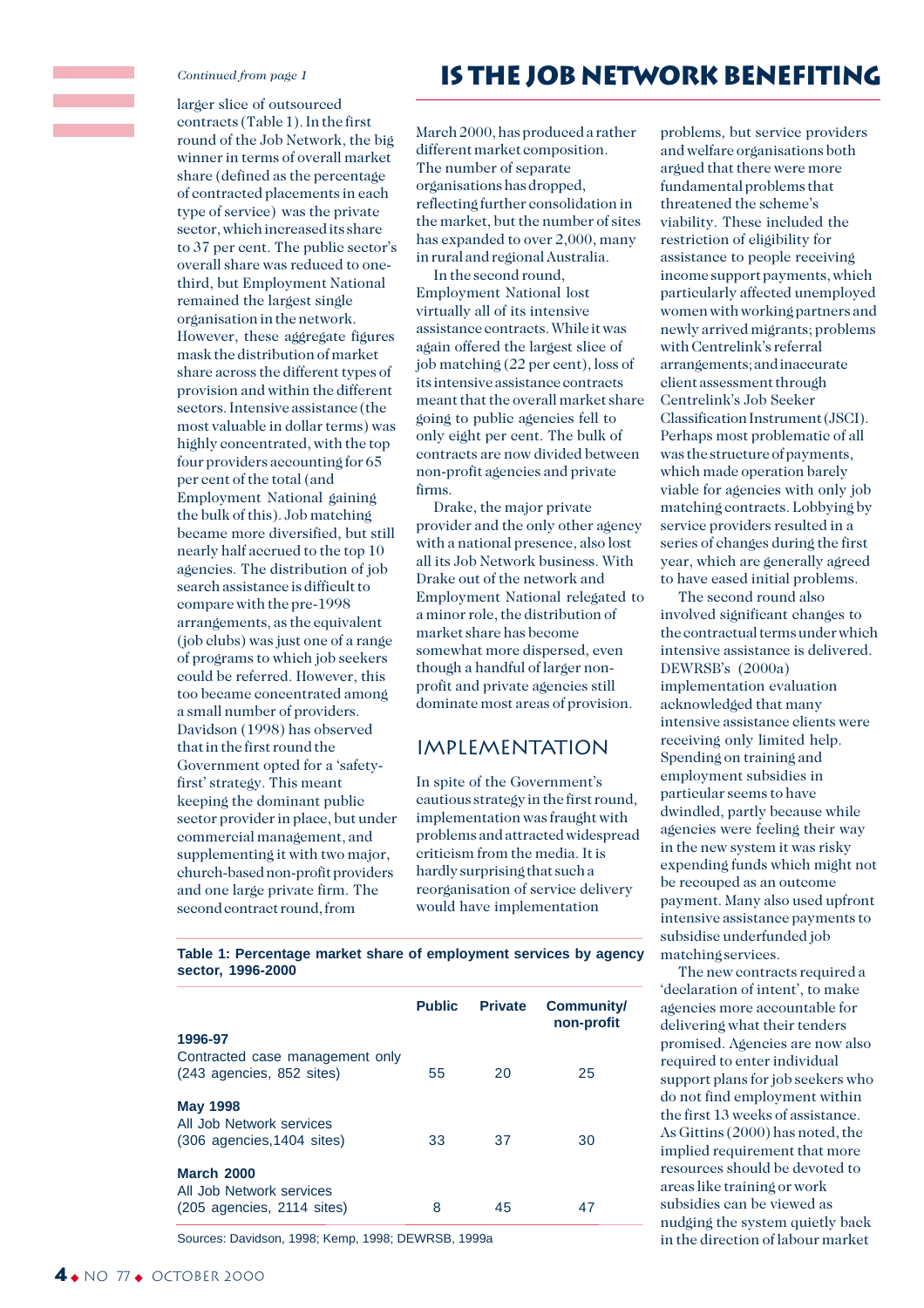# **disadvantageD job seekers ?**

programs. But how effectively will this contractual requirement be enforced?

In general, service providers have responded well to the revised structure and see it as better reflecting quality of service provision over price. Yet, in spite of the radical shift in service delivery, it is hardly a free market. At present it remains an artificial structure, with a high degree of government control, and monopolies in both the purchase of services and the supply of clients. The change of composition in the second round of contracts is an indication of how much government is continuing to steer.

### The Network's **PERFORMANCE**

Even if sufficient data were available for independent scrutiny it would be difficult to distinguish implementation difficulties from underlying structural problems. It is also hard to compare the Job Network with what preceded it, especially identifying the effect of reduced resources and separating specific Job Network effects from those of wider labour market change. Unemployment has been falling mainly because of sustained economic growth. Few economists would argue that extra efficiency in the delivery of employment services in itself reduces the overall level of unemployment. Rather, employment services can reduce the length of time individual job seekers remain unemployed and enhance equality of access to employment. Thus the question is not just whether Job Network agencies are successful in capturing job vacancies for their clients, but whether the particularly disadvantaged are able to get assistance and employment.

The Government has consistently attempted to talk up the success of the Job Network: a press release issued by the Minister for Employment Services at the end of the first

year claimed that outcomes were up to 60 per cent better than those of the old CES (Abbott, 1999). But many of these comparisons were made with the final year of the CES, when its activities were being run down before closure. Most were also based on job placements rather than on payable outcomes. This may have been justified at the time, in relation to intensive assistance, because participants would not have completed their maximum two years of assistance, but it is potentially misleading.

For example, the press release stated that in the first year, some 320,000 people commenced intensive assistance and 70,000 job placements were made. However, other DEWRSB data show that over this period the ratio of job placements to interim payable outcomes (those involving employment for at least 13 weeks which substantially reduces benefit receipt) was more than four to one, and for final outcomes (26 weeks) it was nearly 10 to one (DEWRSB, 1999b). It is not possible to tell how many job placements made near the end of the year lasted long enough to become payable outcomes, but it does seem that a large number of placements were made (often several for the same people) which were either too brief or provided too few hours of work to count as an outcome.

The DEWRSB (2000a) implementation report provides a better source of comparable information on performance so far. Table 2 shows the percentage outcomes for the cohort of job seekers who commenced assistance during the first three months of the Job Network and had left assistance by September 1999 (some 90 per cent of the total). These are compared with the outcomes for people starting case management in its first year. The table also compares outcomes for those leaving case management in 1996-97.

It is not clear how DEWRSB calculated the 1995 outcomes, but taken at face value it appears that intensive assistance may have got off to a slightly better start than case management. However, it

seems that the Job Network's initial outcomes had some way to go to match those of case management in 1996-97, even if both brokered and subsidised employment is discounted.

DEWRSB also provides data from its three-month post program monitoring survey on outcomes for all those leaving intensive assistance up to September 1999. On this basis, performance looks better, with 20 per cent in fulltime and 17 per cent in part-time work. The most recent release of information suggests that outcomes are now marginally higher (DEWRSB, 2000b), but they are still not exceptional compared with those of two of the programs most used by case managers under Working Nation's Job Compact. Of all those leaving assistance in the 12 months to February 1996, 41 per cent of JobStart participants and 30 per cent of people undertaking JobSkills training were in unsubsidised employment three months later (and many others were in subsidised or brokered employment placements) (DEETYA, 1996).

Caution is needed when interpreting these comparisons, because of differences in the way outcomes are assessed and because of changes in economic conditions since 1995. Nevertheless, the data do not appear to justify a claim that the Job Network is massively outperforming its predecessor.

These outcomes are, however, being achieved with substantially fewer resources. The cuts in spending on employment assistance and labour market programs preceded the introduction of the Job Network, making it difficult to untangle them from the effect of market reform, but in so far as the Job Network is producing similar outcomes to the previous system, viability now clearly demands much greater cost efficiency. This may be regarded as an achievement in itself, but the question remains as to whether those most needing assistance are receiving it.

So how far is the Job Network benefiting disadvantaged job seekers? There are two aspects to





*"The data do not appear to justify a claim that the Job Network is massively outperforming its predecessor."*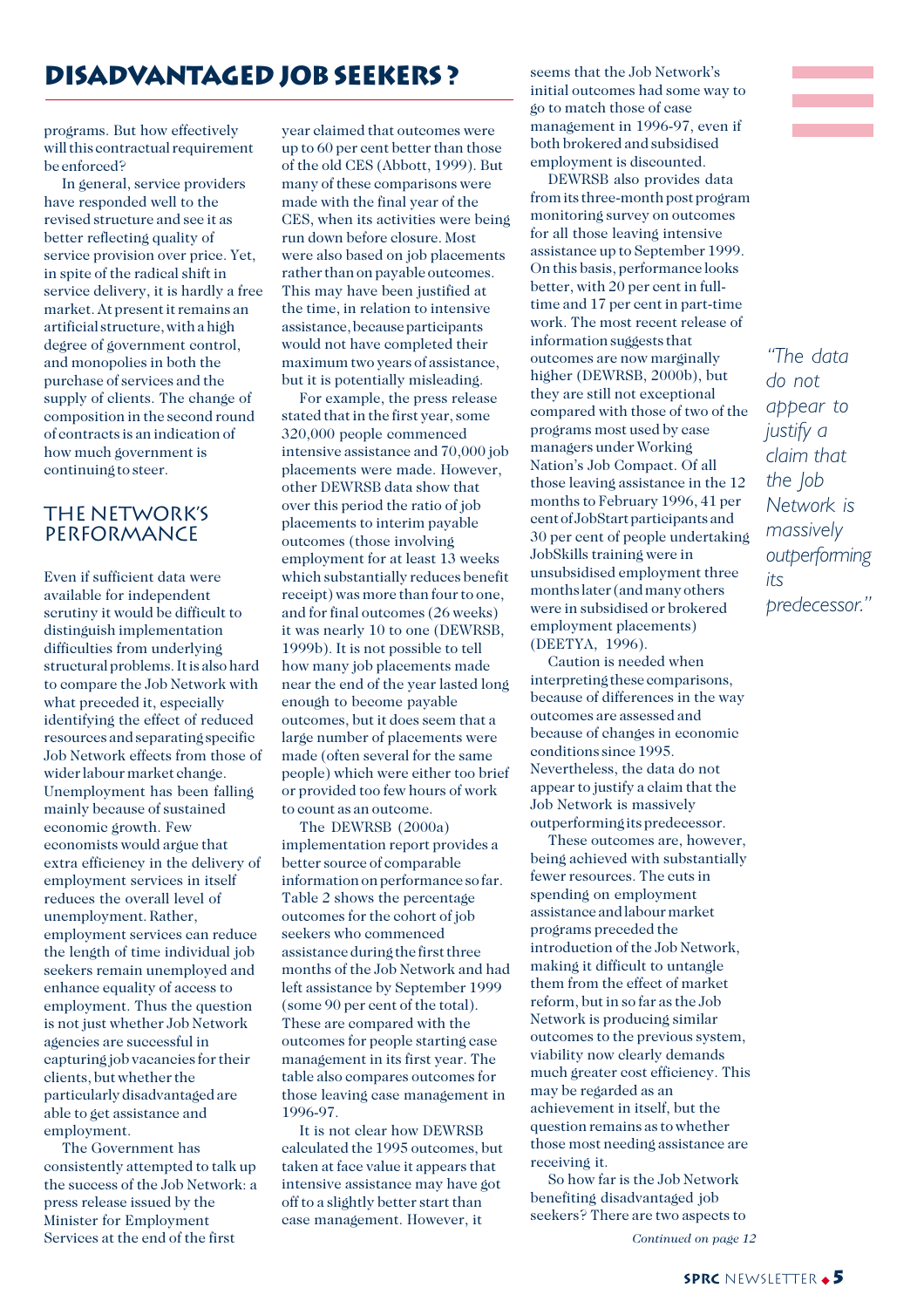# **Earnings inequality STILL RISING** BY PETER SAUNDERS

A number of studies have identified a trend towards rising inequality of earnings in Australia throughout the 1980s. Analysis of unpublished data from the ABS *Survey of Employee Earnings and Hours* (ABS Catalogue No. 6306.0) confirms recent findings reported by Norris and McLean (1999) that the trend has continued through the 1990s. This article summarises some of the trends, drawing on a longer paper published in this year's edition of *Australian Social Trends*, to which interested readers are referred (ABS, 2000).

The analysis is restricted to the changing pattern of inequality among full-time adult employees, thereby avoiding the complications associated with changes in hours worked, or in the ratio of adult to youth wages. Looking at the period from 1985 to 1998 as a whole, the earnings of full-time adult workers at the lower end of the distribution (those at the 10th percentile) rose by less than earnings in the middle of the distribution. The ratio of the 10th percentile to the 50th percentile (or median) declined by seven percentage points, from 72 per cent in 1985 to 65 per cent by 1998. The earnings of those at the top of the distribution (at the 90th percentile) rose by more than those in the middle. Consequently, the ratio of the 90th percentile to the median

increased by nine percentage points, from 163 per cent to 172 per cent.

## Men and women

Throughout the period from 1985 to 1998, inequality in men's earnings exceeded that of the inequality in women's earnings, notably at the top end of the distribution. Table 1 shows that changes over the period exacerbated this difference, as men's earnings inequality increased while women's declined.

These trends mainly reflect movements at the upper end of the distribution, as can be seen from the changes in the ratio of earnings at the 90th percentile relative to the median (P90/P50). While higher-earning men improved their position relative to the median (particularly in the late 1980s and again after 1996), the position of higher-earning women has declined steadily relative to median women's earnings since 1985. The earnings of lower-paid men and women workers both declined slightly, relative to the median.

# Changes at the **VERYTOP**

As Figure 1 indicates, at the very top of the distribution, the earnings of both men and women employees have risen steadily relative to median earnings. Again, the trend is more pronounced for men. In 1985, men's earnings at

the 99th percentile were around 2.6 times greater than median men's earnings. By 1998, this ratio had increased to 3.2. The corresponding ratios for women were 2.1 in 1985 and 2.6 in 1998. By the end of the period, very high earnings relative to median earnings for women were thus about the same in relative terms as they were for men in 1985.

### Changes in earnings relative to the CPI

The distinction between changes in the distribution of earnings and changes in the level of earnings is important. The former compares changes in the positions of those earning low, medium and high earnings by summarising the relativities between them. The latter compares movements in an individual's earnings with movements in the cost of a representative basket of goods and services, as reflected, for example, in the Consumer Price Index (CPI). The real level of earnings increases when earnings rise by more than the change in the CPI, because in these circumstances it is possible to purchase a more expensive bundle of goods and services than before.

Although it is important to monitor overall distributional change, most workers are understandably more concerned about changes in the real value of

|                                  | 1985<br>ratio | 1987<br>ratio | 1989<br>ratio | 1991<br>ratio | 1993<br>ratio | 1994<br>ratio | 1995<br>ratio | 1996<br>ratio | 1998<br>ratio | <b>Change</b><br>1985-98<br>% |
|----------------------------------|---------------|---------------|---------------|---------------|---------------|---------------|---------------|---------------|---------------|-------------------------------|
| <b>Males</b>                     |               |               |               |               |               |               |               |               |               |                               |
| P <sub>10</sub> /P <sub>50</sub> | 0.70          | 0.69          | 0.66          | 0.67          | 0.65          | 0.65          | 0.65          | 0.65          | 0.62          | $-11.4$                       |
| P90/P50                          | 1.62          | 1.62          | 1.63          | 1.66          | 1.69          | 1.67          | 1.69          | 1.70          | 1.75          | 8.0                           |
| <b>Females</b>                   |               |               |               |               |               |               |               |               |               |                               |
| P <sub>10</sub> /P <sub>50</sub> | 0.78          | 0.75          | 0.73          | 0.74          | 0.73          | 0.73          | 0.72          | 0.72          | 0.70          | $-10.3$                       |
| P90/P50                          | 1.50          | 1.50          | 1.51          | 1.54          | 1.55          | 1.54          | 1.54          | 1.53          | 1.55          | 3.3                           |
| <b>Persons</b>                   |               |               |               |               |               |               |               |               |               |                               |
| P <sub>10</sub> /P <sub>50</sub> | 0.72          | 0.70          | 0.68          | 0.69          | 0.68          | 0.68          | 0.68          | 0.66          | 0.65          | $-9.7$                        |
| P90/P50                          | 1.63          | 1.63          | 1.62          | 1.68          | 1.66          | 1.65          | 1.67          | 1.68          | 1.72          | 5.5                           |

Source: Unpublished data, ABS Survey of Employee Earnings and Hours, 1985 to 1998

**Table 1: Earnings distribution ratios for full-time adult employees**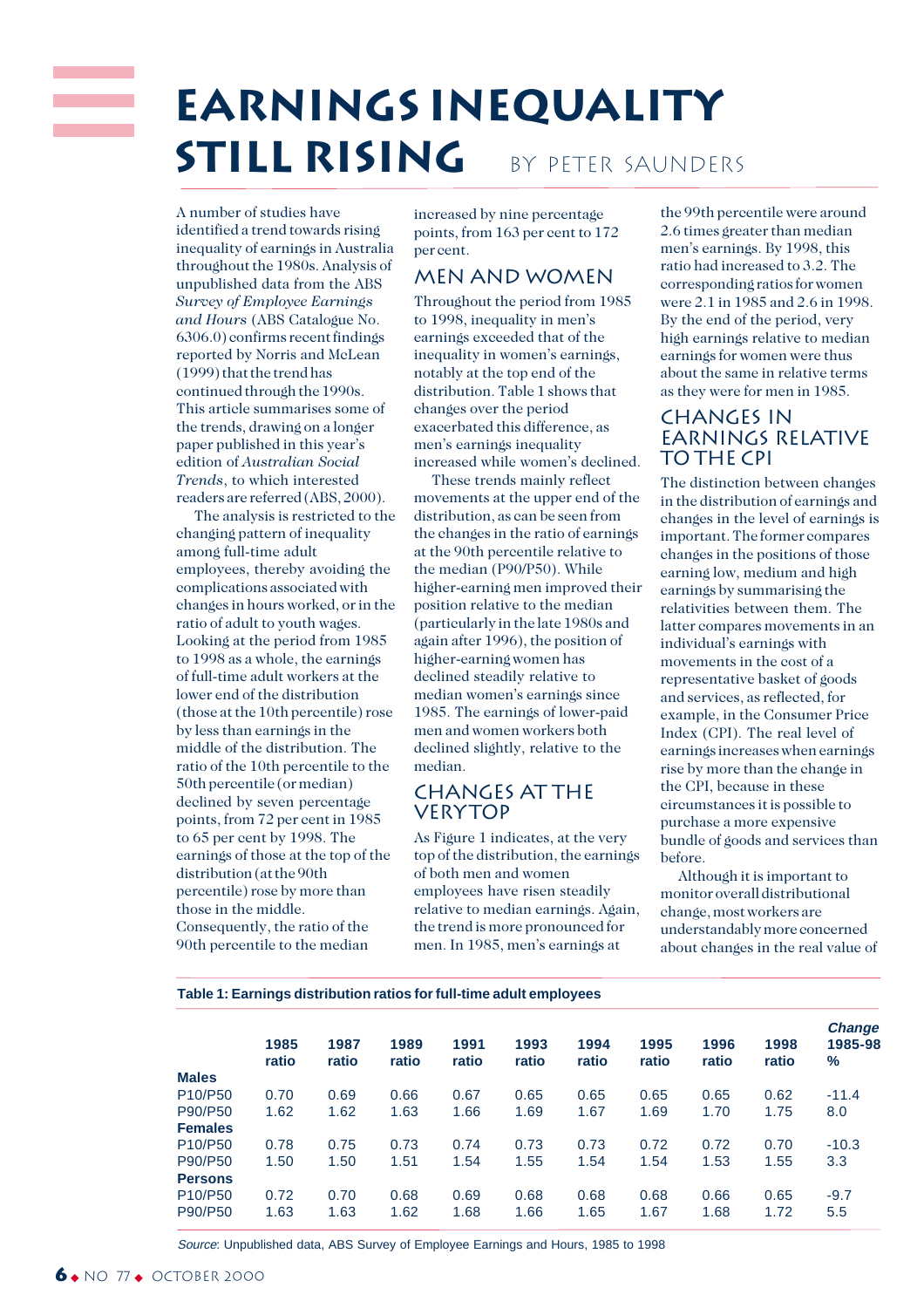

Source: Unpublished data, ABS Survey of Employee Earnings and Hours, 1985 to 1998

their earnings. It is possible to combine these two aspects by comparing movements in earnings, relative to changes in the CPI at different points in the earnings distribution. This shows that over the 13 years between 1985 and 1998, earnings at the 10th percentile rose by less than the CPI (i.e. the level of real earnings declined). Earnings at the median and 90th percentile rose modestly relative to the CPI and earnings at the 99th percentile rose substantially faster than the CPI.

Until 1990, movements in earnings relative to the CPI were generally downwards at all parts of the earnings distribution, but since then the trend has been upwards. Even so, the improvement since 1990 has not been sufficient to offset the decline in real earnings experienced at the 10th percentile between 1985 and 1990. Lower-paid employees are thus still slightly worse off relative to the CPI in 1998 than they were in 1985.

#### Public and private **SECTORS**

Research by Nevile and Saunders (1998) identified differences in the changes in the earnings distributions of employees in the public and private sectors. This is confirmed by Figure 2, which summarises the data on changes in real earnings at different percentiles of the distributions of public sector and private sector employees, respectively.

Between 1985 and 1998, there was a substantial increase in inequality of earnings in the private sector. The level of real private sector earnings at the 10th percentile fell during this period, although private sector earnings at other points in the distribution rose in real terms, with the amount of the rise increasing at each percentile. At the 90th percentile, real earnings rose by almost 20 per cent, while the increase at the 99th percentile was over 40 per cent.

Changes in the real earnings of public sector employees over the period reveal a very different pattern. The change was spread far

**Figure 2: Changes in Real Earnings (a) by Sector, 1985 to 1998**

more evenly across the entire distribution, with the largest increases occurring at the 40th and 50th (median) percentiles. The increase in real earnings for public sector employees at the 10th percentile was just over eight per cent, while that at the 90th percentile was slightly lower, at 6.5 per cent.

These sectoral changes in earnings distribution need to be interpreted carefully. In part, they reflect changes in the *distribution of jobs* within each sector as well as changes in the *earnings attached to specific jobs*. Employment has been growing at different rates in the public and private sectors for some time, and there is evidence that lower-paid public service jobs have been disappearing (perhaps being transferred to the private sector as part of the privatisation process). This will have affected the differences in lower-paid public and private sector earnings shown in Figure 2.

In spite of these limitations, the patterns in Figure 2 imply that there have been considerable changes in private and public sector earnings differentials at different points in the two distributions. At the 10th percentile, public sector earnings in 1985 were 11 per cent higher than private sector earnings at the same percentile. By 1998, this differential had more than doubled to 24 per cent. At the 90th percentile, public sector earnings in 1985 were nine per cent above those in the private sector. By 1998, they were almost three per cent lower.

*Continued on page 11*



**(a) Changes in earnings at different points of the earnings distribution relative to changes in the consumer price index Source: Unpublished data, ABS Survey of Employee Earnings and Hours, 1985 to 1998**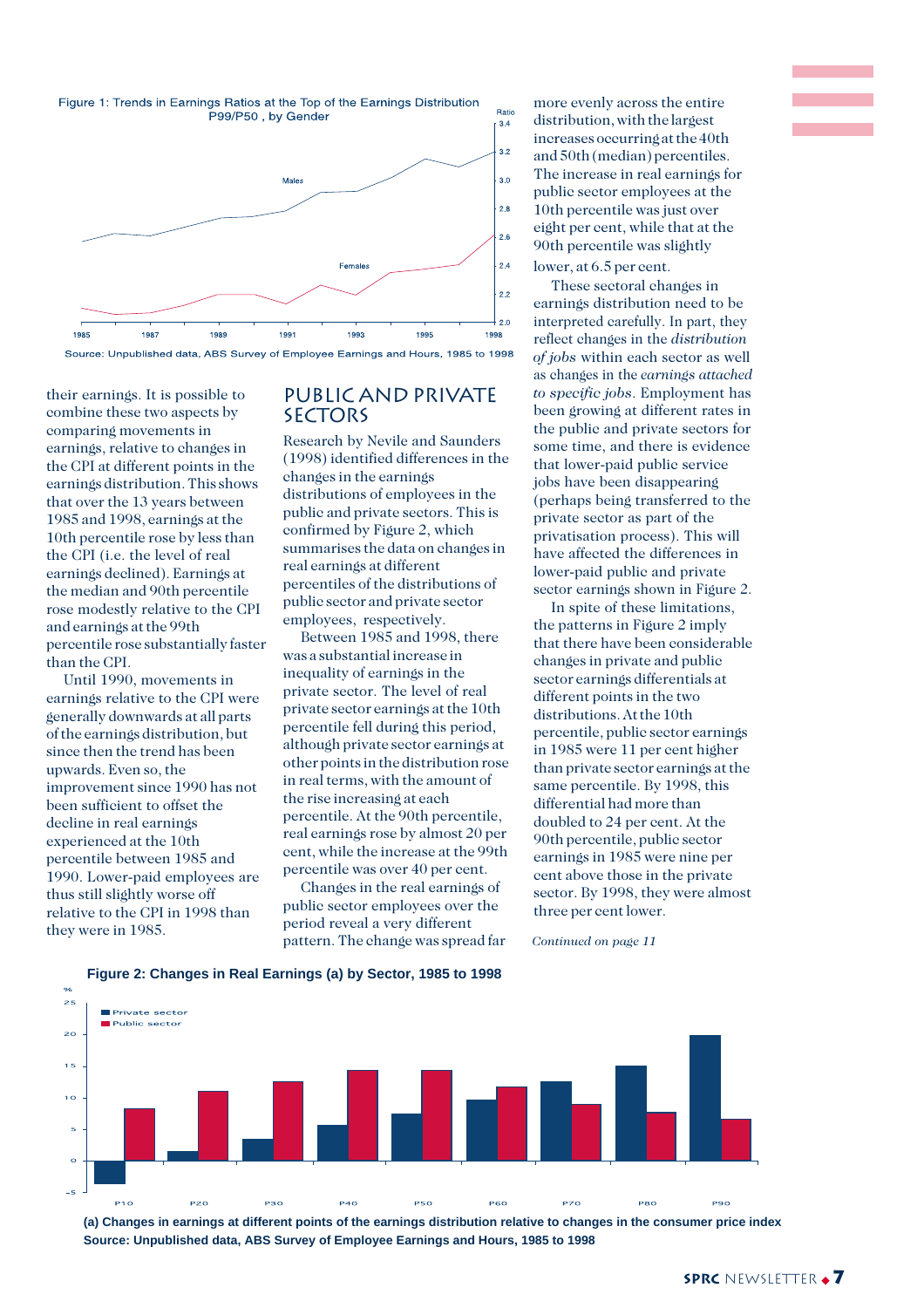# FROM THE PROJECTS

# **costs of children and NSW foster care payments**

Foster care is one of the most important methods governments use to provide alternative care for children whose families are unable to look after them. One aspect of meeting the needs of children in foster care is an effective care-provider payment system. In general the careprovider payment system involves a standard subsidy to cover basic costs, with additional allowances according to a child's special needs, such as family contact, specialised medical or dental treatment, tutoring or counselling. Care-provider payment systems are administered by State governments. There are wide variations between States in the items covered by the standard subsidy as well as in the levels of payment made to children in various age groups. In 1999, the NSW government's Standard Age Related Fostering Allowance (SARFA) which covered costs for food, shelter and clothing (general items) was one of the lowest rates of subsidy paid to carers in Australia (McHugh, 1999).

Throughout the 1980s and 1990s most State governments used Kerry Lovering's (AIFS, 1984) estimates of the costs of a child (based on a budget standards approach) as a benchmark or indicator for setting the standard foster care subsidies (Bray, 1997).

These costs have been updated regularly by the Australian Institute of Family Studies, in line with the Consumer Price Index, to reflect current costs. In 1998, the Budget Standards Unit (BSU) at the SPRC developed new estimates on the costs of children (Chalmers, 1998). These new estimates have proved to be a useful tool for the

NSW Government as the basis for a new financial assistance package for NSW foster carers. From July 2000, foster carers in New South Wales will receive a standard allowance of \$175.00 per week for a child of any age. Additional allowances will be paid for children with special needs.

The new allowance paid from 1 July 2000 is significantly higher than the previous payment, and is more closely aligned to the 'moderate-but-adequate standard developed by the Budget Standards Unit . The higher rate of allowance is now expected to cover a much larger range of costs. These include costs associated with housing, clothing, footwear, energy, household goods and services, pocket money, health, transport, holidays, leisure and personal care, as well as child care, school camps and excursions, nappies for babies, school fees and all school tuition fees below \$1000 per year. A study to be carried out in 2000/2001 by the BSU will examine whether the new rates of allowances are meeting the costs of children in New South Wales. This study will also examine the adequacy of allowance rates in other States and Territories.

# **REFERENCES**

- Bray J. (1997), *Comparative Analysis of Careprovider Payments*, DFYCC, Queensland.
- Chalmers J. (1998), "Using Budget Standards to Estimate the Costs of Children", *Budget Standards Unit Newsheet* No 4:6, Social Policy Research Centre, University of New South Wales, Sydney.
- McHugh (1999), "Indicators for Different Purposes, Budget Standards, the Costs of Children and the Costs of Foster Care", NCOSS Conference Papers*, Made to Measure: Counting and Costing in Human Services,* 27 October 1999, Vol 2, pp11: 24.

**The link between children's services and child protection**

In 1999, the Social Policy Research Centre was commissioned by the NSW Department of Community Services' Office of Childcare to examine whether services for children under school age at risk of harm can prevent, and protect them from, abuse and neglect. Existing research suggests that using children's services can prevent young children at risk of harm from moving further into the welfare system. However, there was little empirical evidence available to indicate whether this was so.

The services which were considered included pre-school, long day-care centres, family daycare, home-based care, occasional care and mobile children's services.

The research was conducted in two stages, the first of which was a review of the literature in Australia and overseas on the use of children's services as a child protection strategy.

The second stage included a postal survey of directors of children's services, and focus groups with workers in children's services and child protection agencies. The fieldwork was carried out in a metropolitan, a regional, a rural and a multicultural location.

Just under one-third of the children's services surveyed were caring for children at risk. Although it was not possible to investigate the effect of services over time, the results from the survey show that the majority of these children were still living with their parents in November 1999.

Staff at the majority of surveyed services said that the communication between their service and the Department of Community Services was effective at the point when a child at risk was referred to them. But beyond that point, there were problems with ongoing monitoring and reviewing of a child's progress, information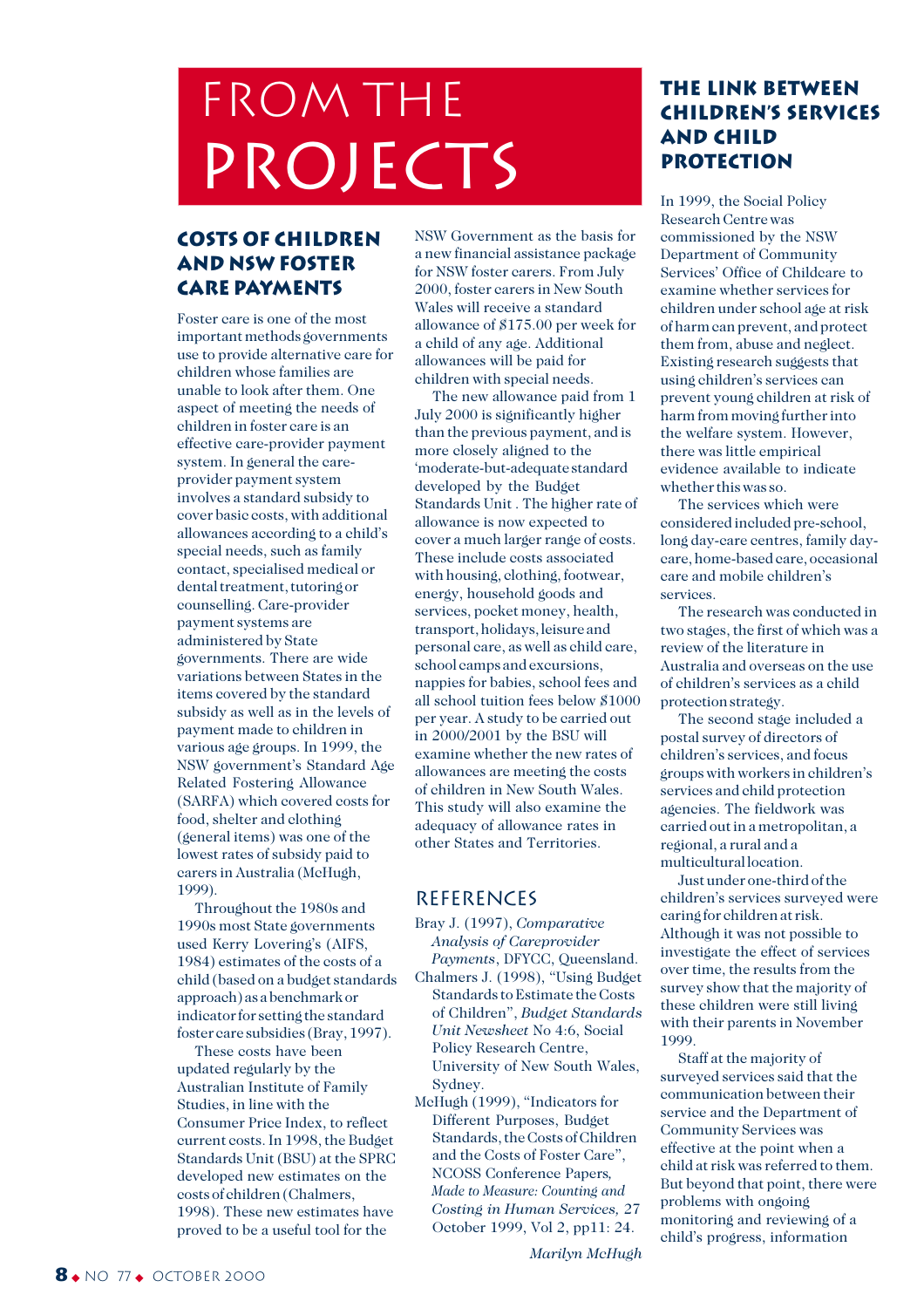about changes in a child's circumstances, the time when financial support by the department ended, and when the case was closed by the Department.

Four issues dominated the focus group discussion with agency workers: the effectiveness of children's services as a child protection strategy; funding and resources; formalised procedures; and effective ongoing communication.

Workers in children's services and departmental officers all agreed that providing children's services was an effective child protection strategy. Children's services assisted both parents and children by providing respite and support for the parent and a stimulating and safe environment for the child.

However, the lack of funding and resources allocated to child protection officers inhibited the provision of children's services as a tool for the prevention of abuse and neglect.

The nature of communication and information exchange between the Department and children's services was also informal and ad hoc. In some instances these arrangements appeared to work satisfactorily. In other cases, however, informal arrangements often led to a communications breakdown, which in turn affected a service's effectiveness in meeting the needs of a child at risk.

The findings of this project show that children services play a vital role in the early stage of children's lives, when foundations are laid for future competence and coping skills that affect learning, behaviour and health throughout life.

For disadvantaged children, early intervention by way of children's services appears to be important. Children's services are well placed to become a focal point for government policy in child protection and prevention.

A summary and will be available shortly from DoCS in a compilation document which summarises the four research projects funded by the DoCS Office of Childcare in 1999.

*Karen Fisher, Marilyn McHugh and Cathy Thomson*

# **Families first**

Families First is a NSW Government initiative, which began in July 1999, and which is being introduced progressively State-wide over a period of five years.

The aim of Families First is to enhance the long-term prospects of children from 'at risk' families: it is expected to improve these children's health and their social, education and labour market prospects, while reducing levels of criminality and drug dependence.

To achieve this, an early intervention approach has been used which will identify children and families most likely to require further assistance. Drawing primarily on existing services and resources, the program is concerned with developing regional linkages between specialised health, community service, educational and other services, to ensure a coordinated approach to the initial intervention and to follow-up visits and other forms of support and guidance.

The University of New South Wales Evaluation Consortium, a group of academics and researchers, organised by the Social Policy Research Centre, has been commissioned by the Cabinet Office of NSW to conduct an evaluation of Families First. Other centres involved in the consortium include the Centre for General Practice Integration Studies and the Centre for Health Equity Training Research and Evaluation. Additional collaborators include researchers from other disciplines within UNSW, Macquarie University, the University of Western Sydney, University of New England, Southern Cross University, Griffith University and Urbis Keys Young.

The evaluation will be conducted over the next four and half years. The Consortium's first task is to develop the evaluation framework, which will be designed to take account of the different levels or stages of the intervention. There are two major tasks involved. The first concerns the implementation of the Families First strategy. In addressing these issues, a formative or process evaluation is proposed, which will

monitor the extent that services are delivered in the form envisaged by the agencies responsible for the development of the policy. A second component of the evaluation focuses on the longer-term outcomes of the intervention. This is intended to provide information on changes in the different dimensions of wellbeing of individuals, families and communities. Data to be used in the evaluation will be derived from three separate sources: routinely collected administrative data; special population-based data; and special collections. Special collection data will study both implementation and service delivery processes and their outcomes in greater depth.

*Professor Peter Saunders is heading the UNSW Evaluation Consortium. Other researchers from SPRC include Michael Bittman, Jenny Chalmers, Karen Fisher and Cathy Thomson*

# **Evaluation of the Children and Young Person's (Care and Protection) Act 1998**

There are tensions existing within children's care and protection regimes. These derive partly from having a mixed model of welfare provision with a reliance on independent nongovernment organisations for some service delivery. Changing views about what constitutes appropriate care and protection practice have contributed to the development of renewed efforts by governments to manage risk effectively. One way governments are attempting to do this in the field of care and protection is by sharing the responsibility across portfolios and between sectors.

The Department of Community Services NSW (DoCS) is the statutory agency responsible for the care and protection of children and young people in NSW. New legislation governing this field of human

*Continued overleaf*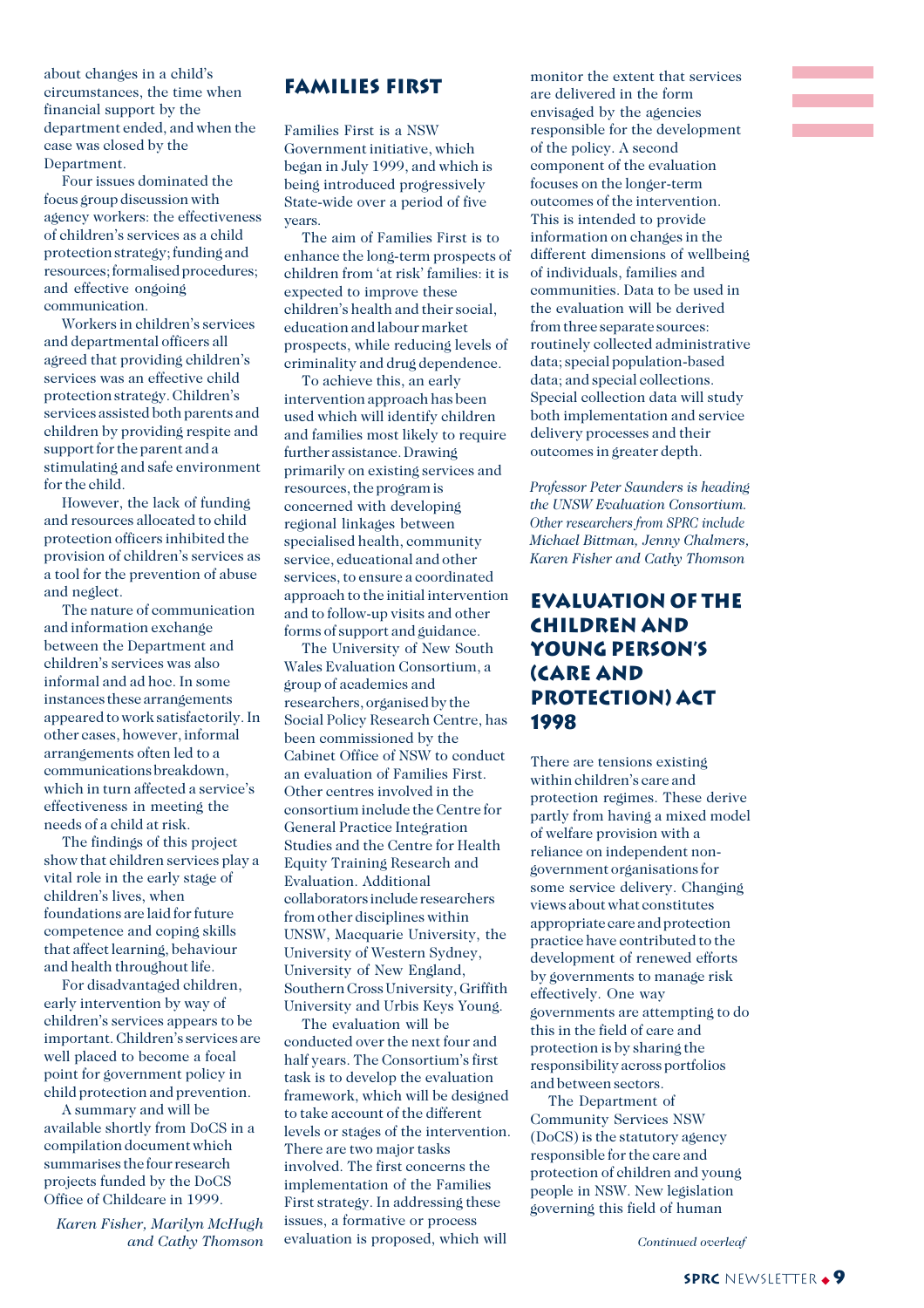# From the **PROJECTS**

service delivery, the Children and Young Person's (Care and Protection) Act 1998 (the Act), is expected to be proclaimed in part from the end of 2000. In the new Act there is an expansion of the mandatory obligation to report child abuse or neglect and an increased emphasis on interagency collaboration.

The Act identifies reforms to several aspects of the care and protection of children and young people. Embodied in the Act are principles of participation, partnership, least intrusive intervention, early intervention and prevention, and the significance of culture, identity and Aboriginality in the care and protection of children and young persons (ss 7-14).

The Centre has been contracted by DoCs to design the evaluation framework for the implementation of the Act. The purpose of the evaluation is to assess whether the objectives of the Act have been achieved, through an effective implementation process and the functioning of the structures included in the legislation. The design includes developing evaluation tools and establishing key performance indicators (KPIs) and baseline measures.

The evaluation is in three stages: Stage One: developing an evaluation framework and benchmarks. Stage Two: collecting data about the implementation process and structures in the Act. Stage Three: assessing the achievement of the objectives of the Act. The SPRC project relates to Stage One of the evaluation.

The methodology for the framework design includes analysis of administrative data and qualitative data. Methods that take advantage of existing data collection are preferred over methods that require the generation of new data management systems.

Key performance indicators and their associated baselines will be set through analysis of the available data to provide measures for monitoring the achievement of the Act's objectives (changes in the degree of over-representation of target groups in particular interventions).

SPRC researchers on the project include Christine Gibson, Julie Russell, Karen Fisher, Sheila Shaver and Cathy Thomson. The project is expected to finish in early 2001.

*Christine Gibson*

# **The youth health project evaluation**

Northern Sydney Area Health Service has been funded by the New South Wales Health Community Health Innovation Program to develop a pilot project that encourages youth health partnerships.

The SPRC has been commissioned to evaluate the project. South Eastern Area Health Service has also received funding to develop a similar pilot project, which will be evaluated by SPRC later in the year.

The primary aim of the Youth Health Project was to identify youth needs and to plan a network of services that was responsive and 'youth friendly'.

Northern Sydney Health Promotion, at the Royal North Shore Hospital, developed the project: young people from the Northern Sydney area (stretching from the Lower North Shore in the south to Hornsby Ku-ring-gai in the north) were recruited and trained as youth consultants. Youth consultants made visits to service providers in the area and carried out an assessment of their 'youth friendliness'. The consultants provided the service with a report of their findings.

The purpose of the Youth Health Project was to improve health outcomes for young people, which was to be achieved in two ways. Firstly, youth consultants would increase service providers' awareness of the need to develop a 'youth-friendly' atmosphere to improve access for young people. Secondly, it was expected that the use of young people themselves as consultants would increase their peers' knowledge and awareness of, and confidence in using, services.

The Centre will evaluate the effectiveness of the model. Data collection on the project's targets. processes and outcomes is currently nearing completion. The targets include recruitment and retention rate of youth consultants, meeting attendance by youth consultants, numbers of service providers involved in the project, production of youth guides, and consultation with young people. The evaluation will also assess the processes by which these targets were met. To this end, a series of focus groups and a small telephone survey of service providers has been carried out.

Outcomes are anticipated to be difficult to describe because of the short timeframe of the project. However, bearing this limitation in mind, a focus group has been held with the youth consultants at which outcomes have been discussed. The evaluation also includes a brief survey of the consultants to gather information on how the project has affected their own health and the health of their peers.

The report of the project is scheduled for completion by the end of September 2000.

*Justin McNab*

# **Determining women's economic independence**

This project, which is funded by the Australian Research Council, will examine the relationship between policy and women's autonomy in four industrialised countries. The project will investigate how social and related policies facilitate women's autonomy both within and outside the family, and how other factors, such as women's personal characteristics and the labour market intervene. The research is informed by theories of gender and the welfare state, and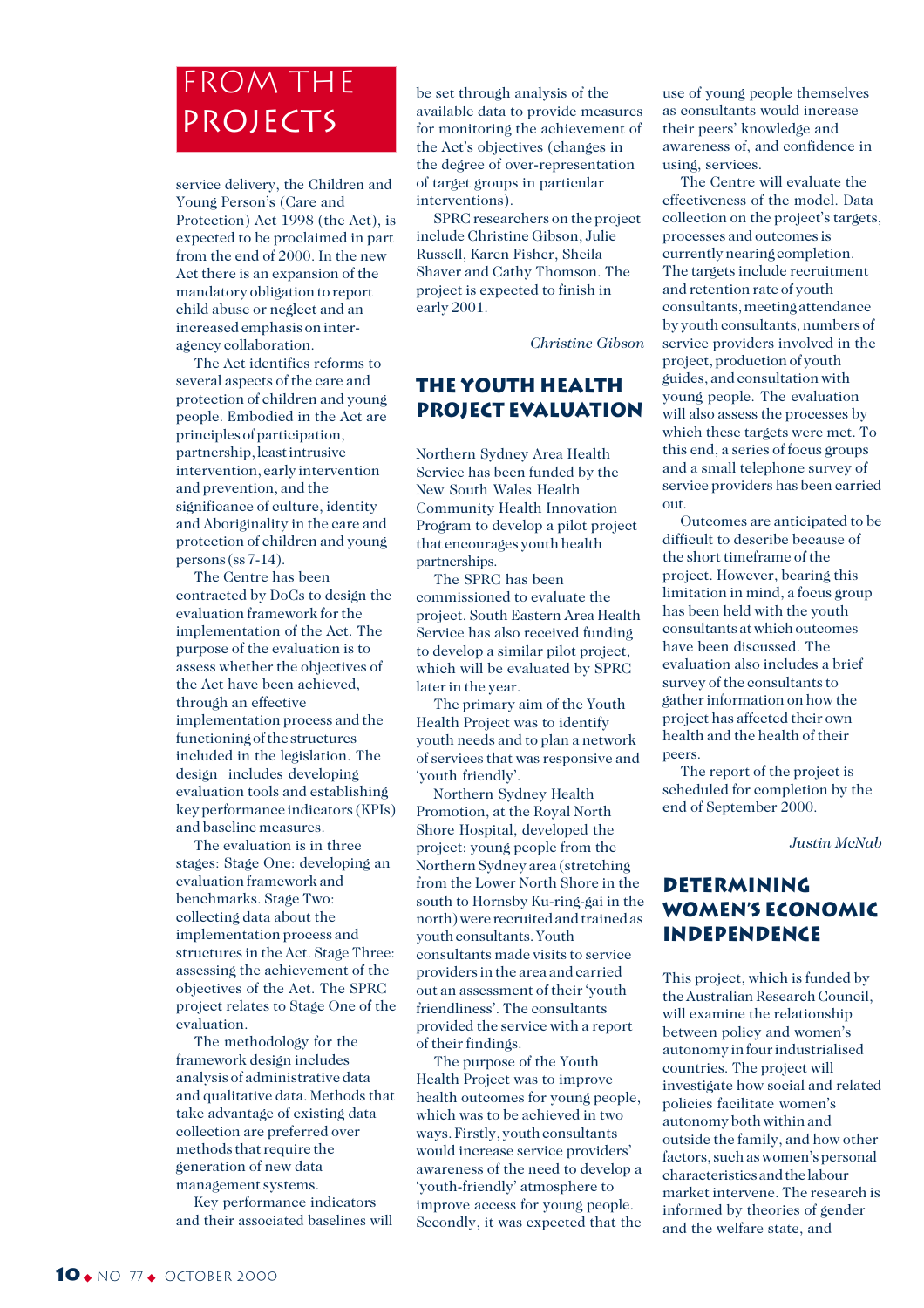includes comparisons of policies, institutions and survey microdata across Australia, Sweden, the UK and Hungary.

The project is currently analysing women's autonomy in Australia in the 'Labor Years' of the 1980s and 1990s. Between the early 1980s and the mid 1990s the proportion of Australian working-age women who might be described as financially independent (defined as having personal net incomes greater than the median) increased considerably.

Income survey microdata for the years 1982 and 1996–97 are being used to examine the changing characteristics of financially independent working age women. Early findings suggest that women with children in particular (both partnered and sole parents) experienced a massive increase in their financial independence over this period, as did older women, both with and without dependent children. However, the proportion of younger women without children who might be defined as financially independent appears to have declined.

Demographic change (relating to marriage and fertility), increased availability of childcare, labour market

deregulation and income tax reform are considered to be factors that have influenced changes in the characteristics of financially independent women over the period. While these developments were clearly positive for many women, for others the effects may have been neutral or even negative. In other words, it is possible that the degree of polarisation between those women who might be described as financially independent and other women may have increased during the 'Labor Years.' We are currently examining whether those same policies, which coalesced to help many women achieve financial independence, may have conspired to work against the interests of others.

*Sharon Burke and Gerry Redmond*

# **Disability and socio-economic disadvantage**

The Department of Human Services Victoria has commissioned a research project into the association between disability and socio-economic disadvantage. The aim is to examine the strength of this

association and the implications for geographically-based funding models.

The project includes a review of the existing research as well as an analysis using the recently released ABS Survey of Disability Ageing and Carers 1998. It also involves an analysis of the implications for the geographical distribution of disability. Preliminary results confirm that there is a strong association in Australia between the prevalence of disability and socio-economic disadvantage—a result that is also found internationally.

That is, people with disabilities are significantly more likely to suffer socio-economic disadvantage. This association is probably due to causal links in both directions, though separate identification of these is difficult. In general, however, we would expect that more disadvantaged regions will have more disabled people and (other things constant) a greater need for disability services. The project is developing a simple modelling framework to take account of these associations.

*Kate Norris and Bruce Bradbury*

# EARNINGS INEQUALITY STILL RISING *Continued from page 7*

The biggest change in the private-public sector earnings differential took place at the very top of the two distributions. This reflects the very large increases in the earnings of chief executive officers in many private companies. In 1985, public sector earnings at the 99th percentile were eight per cent higher than private sector earnings, but by 1998, this differential had reversed to the point where private sector earnings exceeded public sector earnings by nine per cent.

Eminent British economist Tony Atkinson (1999) has recently suggested that growing income and earnings disparity may reflect changes in the social norms that have traditionally placed boundaries on the overall degree of inequality. The idea reminds us that how much inequality we as a society are prepared to accept can only be ultimately sanctioned by social convention. Unlike those who see inequality as an inevitable consequence of the increased role of market forces, Atkinson's theory reminds us that social forces and attitudes are also important. As a society, we have as much choice over the level of inequality as over the level of unemployment.

**REFERENCES** Atkinson, A.B. (1999), 'Is Rising Inequality Inevitable? A Critique

- of the Transatlantic Consensus', WIDER Lecture Series No. 3, World Institute for Development Economics Research, Helsinki.
- Australian Bureau of Statistics (2000), *Australian Social Trends 2000*, Catalogue No. 4102.0, ABS, Canberra.
- Nevile, J. W. and P. Saunders (1998), 'Globalization and the Return to Education in Australia', *The Economic Record*, Vol. 74, No. 226, pp. 279-85.
- Norris, K. and B. McLean (1999), 'Changes in Earnings Inequality, 1975 to 1998', *Australian Bulletin of Labour*, Vol. 25, No. 1, pp. 23-31.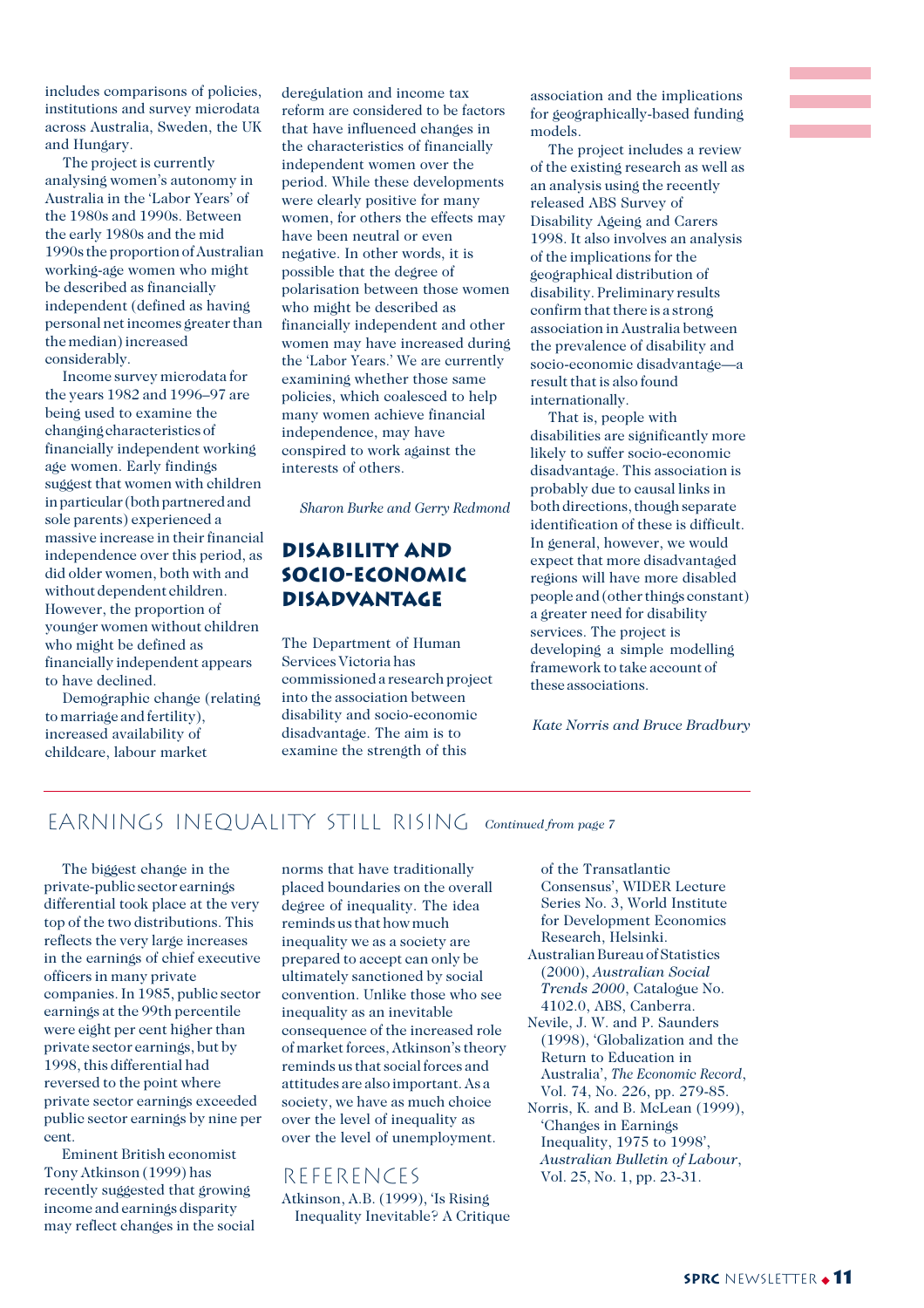# **is the job network benefiting disadvantageD job seekers ?**

*Continued from page 5*

| Table 2: Comparable Outcomes for Case Management and Intensive Assistance |  |  |
|---------------------------------------------------------------------------|--|--|
|---------------------------------------------------------------------------|--|--|

**May-July 1998**

on reduced rate of income support or on reduced rate of income 6% in brokered employment;<br>
13 weeks after placement' 10% in subsidised employment 13 weeks after placement' support 13 weeks after placement' including: 18% in paid work 30% exited case management 2% in education or training without paid outcome; 49% reached end of referral 25% 'other exits' without paid outcome 31% 'other unpaid exits'

**Job seekers starting Job seekers starting case Job seekers leaving case**

**intensive assistance management during 1995 management during 1996-97**

study and off income support or or study and off income support 27% in unsubsidised employment;<br>on reduced rate of income support or on reduced rate of income 6% in brokered employment;

23% 'placed in employment or 16% 'placed in employment 45% 'positive outcomes', including: 2% in full-time study;

Sources: DEWRSB, 2000, 6.4; ESRA, 1997, Tables 10-12

this question. First, are the most disadvantaged receiving assistance at all? Secondly, are those receiving assistance getting positive outcomes? DEWRSB's first evaluation report shows that only 63 per cent of people starting intensive assistance up to September 1999 had been unemployed for more than 12 months and that this group made up only 68 per cent of those assessed as eligible for assistance using the JSCI. There are, of course, other indications of disadvantage than current length of unemployment. Also, a small percentage will have been judged as *too* disadvantaged for intensive assistance and referred to the Community Support Program. Nevertheless, it seems that if about one-third received assistance on the strength of being *at risk* of long-term unemployment, and took precedence over many who already were long-term unemployed, either intensive assistance is poorly targeted or there are simply too few places.

One way to assess whether Job Network is delivering better outcomes for the long-term unemployed is to consider aggregate data on the durational composition of unemployment over the last decade. If the new flexible market arrangements allow higher levels of 'creaming' (easier to place job seekers take precedence over the more disadvantaged) then we would expect to see an increase in the proportion of unemployment which is long-term.

is inconclusive. Using similar data, Dockery (1999) and Webster (1999), for example, have drawn different conclusions about movements in long-term unemployment over the last decade.

Overall, while it is clear that the Job Network has overcome many of its initial implementation problems, it remains difficult to discern how far it is having any greater impact on the opportunities of disadvantaged job seekers than its predecessor. Certainly it is costing less, and the demands of cost efficiency are testing the innovative skills of provider agencies. How this is impacting on agencies, especially in the nonprofit sector, and on their clients, will be discussed in the first report from the SPRC/Brotherhood of St Laurence research, to be issued in November 2000.

# References

- Abbott, T. (1999), 'Job Network end of year report card', Press Release AES/33, Minister for Employment Services, Canberra.
- Davidson, J. (1998), 'Unpacking the shape of the employment services market', unpublished paper for the National Employment Services Industry Association, Employment and Training Strategies, March
- Department of Employment, Education, Training and Youth Affairs (1996), *Working Nation: Evaluation of the Employment, Education and Training Elements*, EMB Report 2/96, AGPS, Canberra.
- Department of Employment, Workplace Relations and Small Business (1999a), 'Job Network conditional offers of business: aggregate analysis', DEWRSB, December. http:// www.jobnetwork.gov.au.
- Department of Employment, Workplace Relations and Small Business (1999b), *Employment Services Request for Tender 1999*, Regional Labour Market Information, DEWRSB, Canberra.
- Department of Employment, Workplace Relations and Small Business (2000a), *Job Network Evaluation, Stage One: implementation and market development*, EPPB Report 1/ 2000, Evaluation and Program Performance Branch, DEWRSB, Canberra.
- Dockery, A. (2000b), *The Job Network: A Unique Australian Experiment in the Delivery of Employment Services*, Discussion Paper 99/10, Centre for Labour Market Research, Murdoch University, Perth.
- Employment Service Regulatory Authority (1997), *Annual Report 1996-97*, ESRA, Canberra.
- Gittins, R. (1999), 'Watching over the Job Network', *Sydney Morning Herald*, 5 July.
- Kemp, D. (1998), 'New Job Network to replace the CES', Media Release, 26 February, Minister for Employment, Education, Training and Youth Affairs, Canberra.
- Webster, E. (1999), 'Job Network: what can it offer?', *Just Policy*, 17, December, 32-42.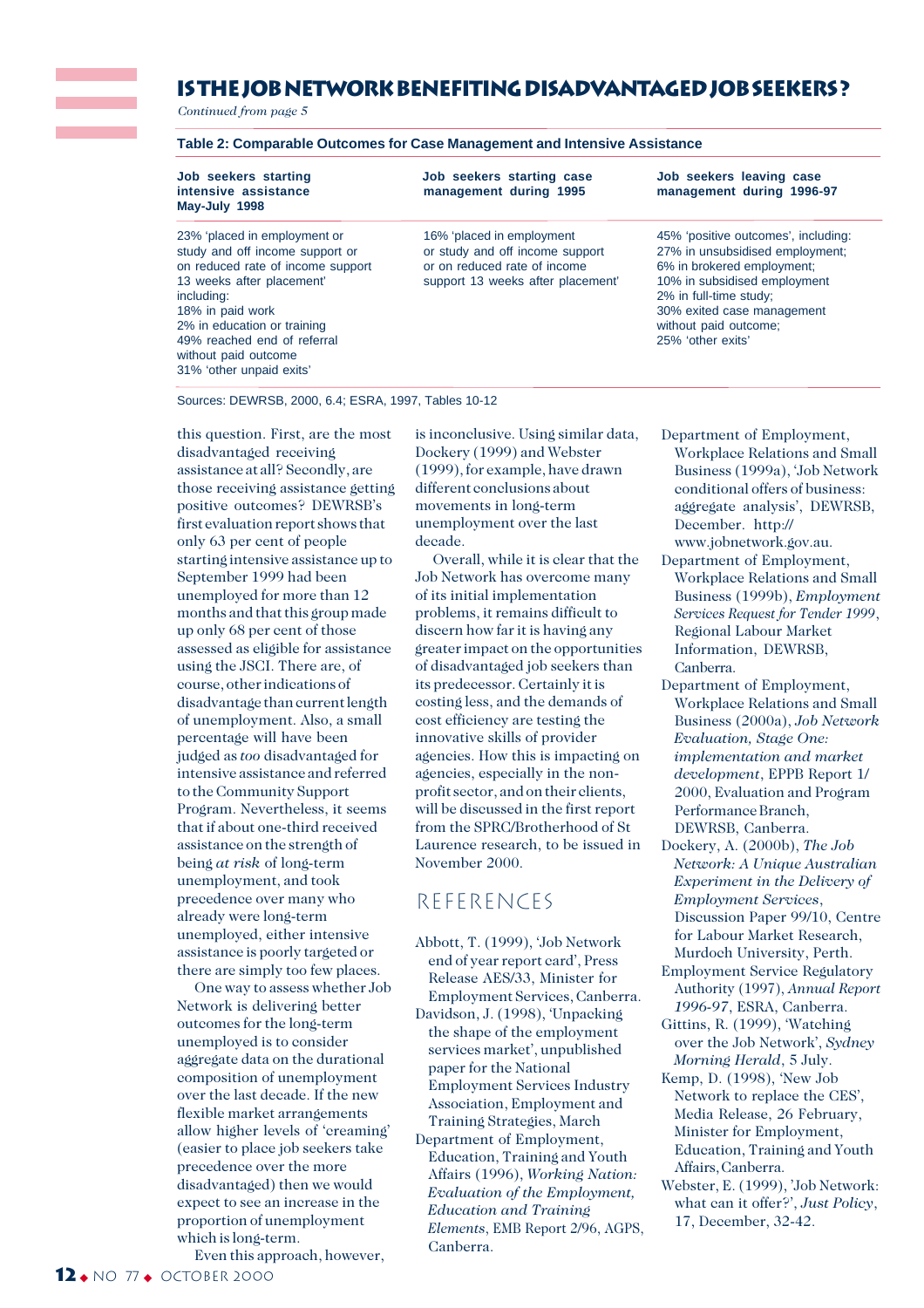# non-parental childcare arrangements and parents' time spent with children

Michael Bittman, Lyn Craig\* and Nancy Folbre\*

Ever since Bowlby's famous publications on maternal attachment, women in advanced industrial societies have had to struggle with what has been presented as a choice between autonomy (through paid work) or motherhood (involving dependence on men's earnings or on welfare). In other words they are faced with a choice between harming themselves or their children. This 'diabolical tradeoff' rests on the presumption that working parents inevitably reduce their hours of contact with their children and diminish the quality of the parenting provided. However, a number of studies question whether children are, in fact, disadvantaged by maternal employment.

In collaboration with US colleagues and with support from the US-based MacArthur Foundation Research Network on Family and Economy, researchers at the SPRC have put to the test the presumption of a trade-off between the use of childcare and the quality of parental care, using information from Australian time use surveys. The results suggest that many of the effects on parent-child interactions are far more benign than expected.

The 1992 and 1997 Australian time use surveys, carried out by the Australian Bureau of Statistics, collected information about non-parental care arrangements in households as well as time diaries from all adult members of a household. This makes them among the world's best source of data on parental time spent in childcare activities. These parental activities can be classified into three broad groups.

·Developmental childcare: faceto-face parent-child interaction that involves activities believed to be critical for the development of children's linguistic, cognitive and social capacities. Examples include teaching, helping children learn, reading, telling stories, playing games, listening to children, talking with and reprimanding children.

- ·High contact childcare: face-toface interaction that revolves around physical and emotional care of children. Carrying, holding, cuddling, hugging, soothing, feeding, bathing, dressing and putting children to sleep are all examples of high contact child care. This type of care fosters security and emotional well-being.
- · Low intensity childcare: which is distinguished from other categories of childcare because parental involvement is less active. Activities covered by this category include being an adult presence for children to turn to, maintaining a safe environment, monitoring children playing outside the home, keeping an eye on sleeping children, and supervising games and recreational activities such as swimming.

The results of the time use analysis show that children receive the same amount of cognitive and social stimulation from their parents, regardless of the weekly hours children spend in care outside the home, or the type of care (long day care, family day care or informal care by a relative or neighbour). This finding of a constant quantity of developmental parental care, in the face of variations in the amount or type of non-parental childcare, holds true for both sexes. Parents clearly modify their behaviour when a child is placed in care outside the household, increasing the proportion of time spent with their children in developmental care activities.

Although care outside the home does not alter the gender balance in developmental care, it does affect the balance of physical and emotional childcare. Regression analysis shows that longer hours of care outside the home reduce mothers' time spent in high contact childcare activities. Fathers' involvement in the physical and emotional care of their children, however, increases. It seems that nonparental care replaces some of the physical aspects of maternal parenting, but the use of childcare significantly increases paternal time in high contact interaction with children. The distribution of childcare time between mothers and fathers becomes more equal as hours of non-parental care increase.

One concern in relation to parental childcare is that the children of single parents may be especially disadvantaged. This research, however, shows that in all categories of parental activity (developmental, high contact and low intensity), single parents compensated for the absence of a partner by spending more time with their children. Although children of single parents are more likely to attend childcare (and for longer hours), the time commitment of single mothers increases by an amount greater than the time contributed by married fathers, across all variations in type and length of extra-household care. In contrast with many of the findings in the US (for example, Cherlin, 1992), this study found that the children of single mothers are not disadvantaged in terms of total parental time compared with the children of two parent families. The increase in time commitment is proportionately highest for developmental childcare. *Continued on page 15*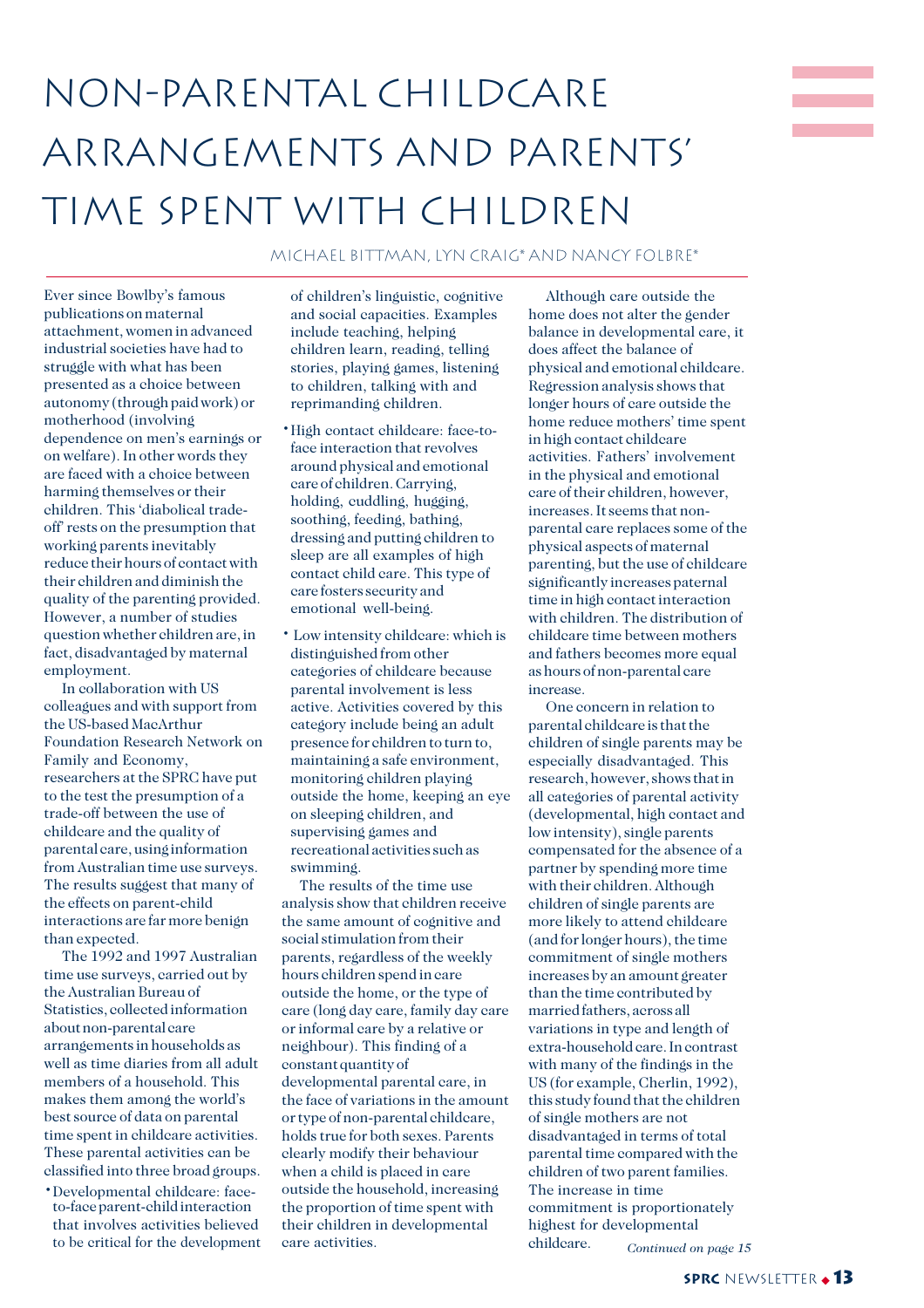# New Publications

### **Social Security and Social Development in East and Southeast Asia**

*Edited by Peter Saunders* SPRC Reports and Proceedings No.143

an an Dùbhlachd

Despite their many differences, the countries of East and Southeast Asia share a common concern over the role of social security in promoting social development through supporting economic development.

The 1997 Asian financial crisis sent several economies in the region into a sudden and deep economic decline. The political fall-out from this catastrophic event, along with the dire social consequences for many people already struggling at or below the margins of absolute poverty, focused world attention on the design, role and impact of social support systems.

The workshop, the proceedings of which appear in this volume, was developed against this background. The volume includes papers from individual countries, and several discussions of comparative research, along with comment on the priorities for implementing the actions decided on at the UN World Summit for Social Development, in Copenhagen in 1995.

## **Mutual Obligation and Welfare Reform: An Annotated Bibliography**

*Edited by Diana Encel* SPRC Research Resource No.16

This bibliography is concerned with the concept of mutual obligation in the context of welfare reform. The works it describes cover such areas as work for the dole programs, the concept of the 'active society' as it pertains to social security and other programs designed to move

people from welfare to work. In Australia, the activity test is the first manifestation of the idea that in order to receive income maintenance, some commitment is required from the claimant. Several classes of people were excluded from this requirement, subject to other conditions. This bibliography is principally concerned with the increasing stringency of the activity test and the extension of the test to groups other than the unemployed. Non-compliance with the work/activity test requirements now incurs increasing sanctions.

Debate surrounds the efficiency of compulsory participation in work. A number of evaluation studies have been carried out to assess the effects of the policy and to determine whether it reduces the number of people registered as unemployed or improved the income level of those who are or have been in the programs. Public attitudes to income support and to the move towards a more obligatory system are discussed in a number of the works described.

## **The transition from welfare to work: are casual jobs a short cut to permanent employment?**

*Jenny Chalmers and Guyonne Kalb* SPRC Discussion Paper No.109

This study uses longitudinal data from the Survey of Employment and Unemployment Patterns to examine if casual work can shorten the time taken to move from unemployment into permanent work. The analysis is based on comparison of the transition rate from unemployment to permanent work with the combined transition rates of unemployment to casual work and casual work to permanent work. The evidence suggests that disadvantaged unemployed people benefit most from accepting casual work in their search for permanent work, although they are still less likely than others to obtain permanent work.

### **Now that the future is here: a retrospective reassessment of Gershuny's Theory of Social Innovation**

*Michael Bittman* SPRC Discussion Paper No.110

In the early 1980s, Jonathan Gershuny developed a framework for thinking about the kinds of social organisation which might come 'after industrial society'. The development of the 'social innovation' theory coincided with Gershuny's interest in information from time-diaries. At the centre of the theory is the relationship between market and non-market provision of services. Gershuny argues that, over time, the relative market prices of durable goods and final services produces a tendency toward 'selfservice', where households eschew the purchase of increasingly expensive final services and substitute them with home produced services. On this basis, Gershuny predicts the decline of time devoted to market work, a tendency he calls the 'diminishing marginal utility of income', and an increase in the time spent at home in non-market production and leisure consumption. Time spent in nonmarket production is in turn diminished by the increasing productivity of domestic technology and greater sexual equality in the division of domestic labour, producing a society of greater leisure. This paper argues that Gershuny's predictions have gone awry: his failure to consider the effects of labour demand has led him to overlook the distribution of hours of paid work, and therefore unemployment and overwork. Ignoring marital bargaining has also seriously affected his predictions about the sexual division of labour and the processes of self-servicing.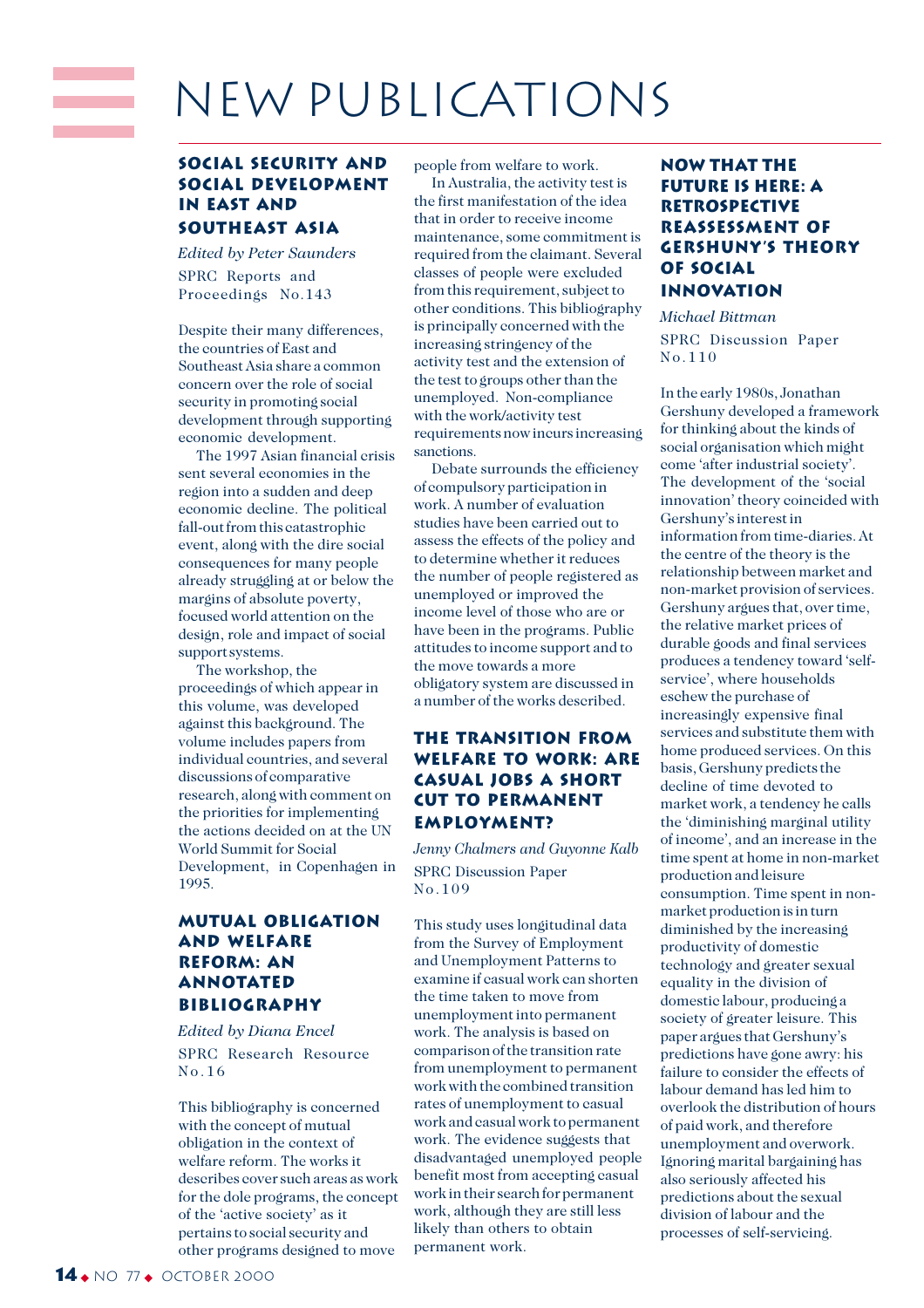# non-parental childcare arrangements

The project confirms that an analysis of time spent in parenting activities can yield relevant new information. It casts doubt on the pre-supposition that placing the care of children in the hands of others denies those children the most important forms of contact with their parents. The study shows that the type of parental interaction with children that most develops human capital by promoting health, sociability, cognitive ability and emotional security is not reduced by the time that children spend in nonparental childcare. Fathers'

involvement with their children is actually increased when the children attend extra-household childcare. Moreover, the children of single parents do not receive less parental attention of any type than children in two-parent families receive.

The results of the research were the subject of discussion at the Annual Meeting of the MacArthur Foundation Research Network on Family and Economy held in Santa Fe in September 2000. Publication of the report of the study will most likely follow this meeting.

#### *Continued from page 13*

\*Lyn Craig is the author of a recent honours dissertation from the University of New South Wales on mothers' use of time. \*Nancy Folbre is Professor of Economics at the University of Massachusetts, USA, and author of *Who Pays for Kids?*

# References

Cherlin, A.J. (1992) *Marriage, Divorce, Remarriage* Cambridge, MA: Harvard University Press.

# publications order form

*Please mark all boxes to indicate which publications you are ordering*

# SPRC Reports and Proceedings **(\$10)**

No. 143 Peter Saunders (ed) 'Social Security and Social Development in East and Southwest Asia'.

# SPRC Research Resources **(\$10)**

No. 16 Diana Encel (ed) 'Mutual Obligation and Welfare Reform:An Annotated Bibliography'

### Mailing Lists **(free)**

- SPRC Newsletter Mailing List *You will receive Newsletters regularly*
- SPRC Annual Report Mailing List. *You will automatically receive SPRC Annual Reports as released*

#### SPRC discussion Papers **(Free)**

- No. 109 Jenny Chalmers and Guyonne Kalb,'The transition from welfare to work: are casual jobs a short cut to permanent employment?'
- No. 110 Michael Bittman,'Now that the future is here: a retrospective reassessment of Gershuny's Theory of Social Innovation'

| Exp.<br>Date                                                                                                                                                                                 |
|----------------------------------------------------------------------------------------------------------------------------------------------------------------------------------------------|
| Cardholder<br>Cardholder<br>signature                                                                                                                                                        |
| <b>CHANGE OF ADDRESS</b><br>I wish to change my current mailing<br>address<br>ID no.<br>(Number in square bracket at top of address label)<br>Please fill in your NEW address in the mailing |
|                                                                                                                                                                                              |